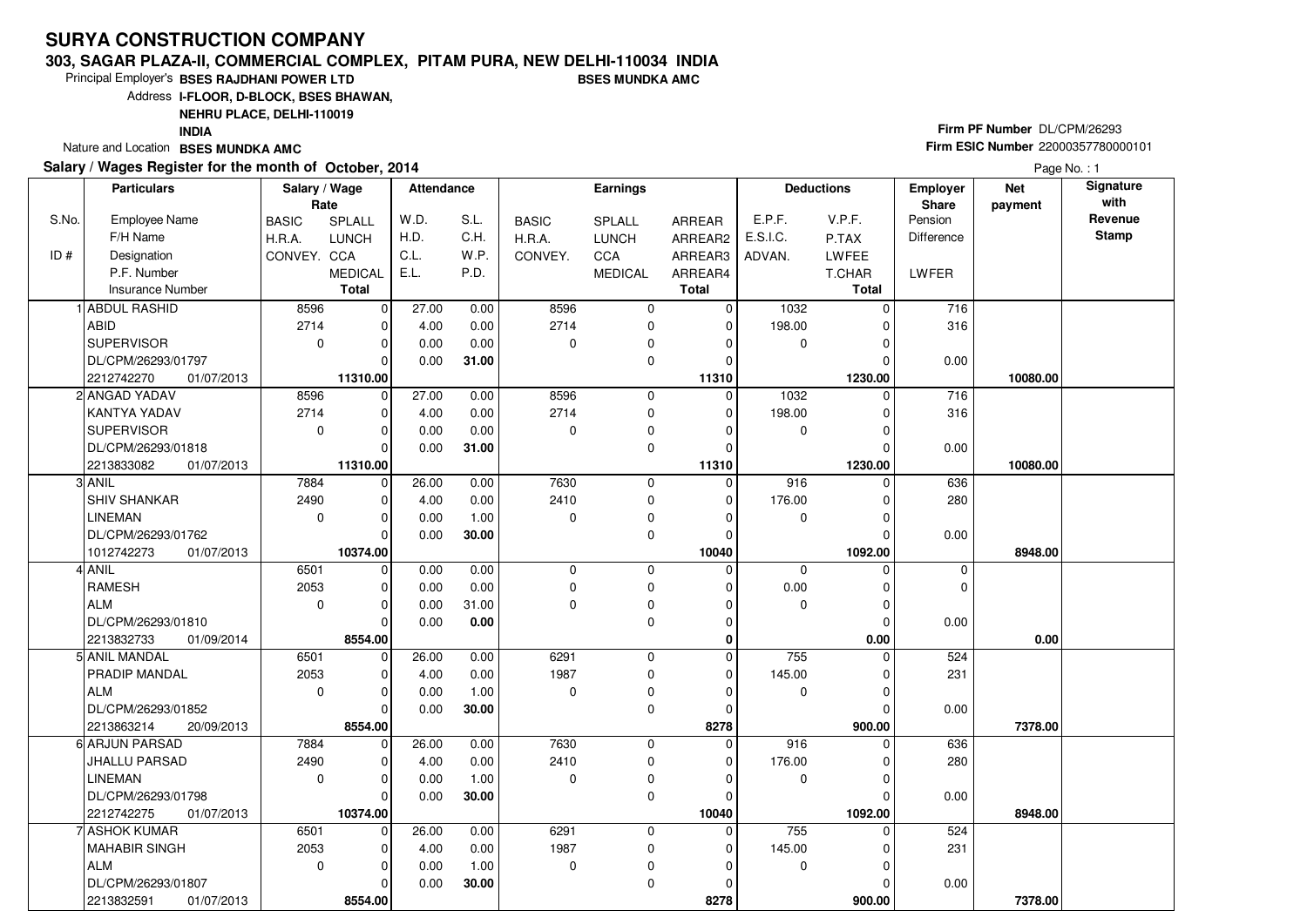### **303, SAGAR PLAZA-II, COMMERCIAL COMPLEX, PITAM PURA, NEW DELHI-110034 INDIABSES MUNDKA AMC**

Principal Employer's**BSES RAJDHANI POWER LTD**

Address**I-FLOOR, D-BLOCK, BSES BHAWAN,**

**NEHRU PLACE, DELHI-110019**

**INDIA**

Nature and Location **BSES MUNDKA AMC** 

### **Salary / Wages Register for the month of October, 2014**

|        | Firm PF Number DL/CPM/26293        |
|--------|------------------------------------|
| $\sim$ | Firm ESIC Number 22000357780000101 |
|        |                                    |

Page No. : 2

|       | <b>Particulars</b>       | Salary / Wage<br>Rate |                | <b>Attendance</b> |       |              | Earnings       |              |             | <b>Deductions</b> | <b>Employer</b><br>Share | <b>Net</b><br>payment | Signature<br>with |
|-------|--------------------------|-----------------------|----------------|-------------------|-------|--------------|----------------|--------------|-------------|-------------------|--------------------------|-----------------------|-------------------|
| S.No. | <b>Employee Name</b>     | <b>BASIC</b>          | SPLALL         | W.D.              | S.L.  | <b>BASIC</b> | SPLALL         | ARREAR       | E.P.F.      | V.P.F.            | Pension                  |                       | Revenue           |
|       | F/H Name                 | H.R.A.                | <b>LUNCH</b>   | H.D.              | C.H.  | H.R.A.       | <b>LUNCH</b>   | ARREAR2      | E.S.I.C.    | P.TAX             | Difference               |                       | <b>Stamp</b>      |
| ID#   | Designation              | CONVEY. CCA           |                | C.L.              | W.P.  | CONVEY.      | CCA            | ARREAR3      | ADVAN.      | LWFEE             |                          |                       |                   |
|       | P.F. Number              |                       | <b>MEDICAL</b> | E.L.              | P.D.  |              | <b>MEDICAL</b> | ARREAR4      |             | T.CHAR            | LWFER                    |                       |                   |
|       | <b>Insurance Number</b>  |                       | <b>Total</b>   |                   |       |              |                | <b>Total</b> |             | Total             |                          |                       |                   |
|       | <b>8 ASHOK PASWAN</b>    | 7884                  | $\overline{0}$ | 26.00             | 0.00  | 7630         | $\mathbf 0$    | $\mathbf 0$  | 916         | 0                 | 636                      |                       |                   |
|       | <b>RIJAN PASWAN</b>      | 2490                  | $\mathbf 0$    | 4.00              | 0.00  | 2410         | 0              | $\Omega$     | 176.00      | 0                 | 280                      |                       |                   |
|       | <b>LINEMAN</b>           | $\mathbf 0$           | $\mathbf 0$    | 0.00              | 1.00  | 0            | 0              | 0            | $\mathbf 0$ | 0                 |                          |                       |                   |
|       | DL/CPM/26293/01763       |                       | $\Omega$       | 0.00              | 30.00 |              | 0              | $\Omega$     |             | U                 | 0.00                     |                       |                   |
|       | 1012742276<br>01/07/2013 |                       | 10374.00       |                   |       |              |                | 10040        |             | 1092.00           |                          | 8948.00               |                   |
|       | 9 BABLU                  | 6501                  | $\Omega$       | 26.00             | 0.00  | 6291         | $\mathbf 0$    | $\Omega$     | 755         | $\Omega$          | 524                      |                       |                   |
|       | SAURAJ SINGH             | 2053                  | $\mathbf 0$    | 4.00              | 0.00  | 1987         | 0              | 0            | 145.00      | 0                 | 231                      |                       |                   |
|       | <b>ALM</b>               | $\mathbf 0$           | $\mathbf 0$    | 0.00              | 1.00  | 0            | 0              | $\Omega$     | 0           | 0                 |                          |                       |                   |
|       | DL/CPM/26293/01803       |                       | $\Omega$       | 0.00              | 30.00 |              | 0              | $\Omega$     |             | $\Omega$          | 0.00                     |                       |                   |
|       | 2213832575<br>01/07/2013 |                       | 8554.00        |                   |       |              |                | 8278         |             | 900.00            |                          | 7378.00               |                   |
|       | 10 BABU LAL              | 6501                  | $\Omega$       | 26.00             | 0.00  | 6291         | $\mathbf 0$    | $\mathbf{0}$ | $\Omega$    | $\Omega$          | $\Omega$                 |                       |                   |
|       | KHYALI RAM               | 2053                  | 0              | 4.00              | 0.00  | 1987         | 0              | 0            | 145.00      | 0                 | $\Omega$                 |                       |                   |
|       | <b>ALM</b>               | $\mathbf 0$           | 0              | 0.00              | 1.00  | 0            | 0              | 0            | 0           | 0                 |                          |                       |                   |
|       |                          |                       | $\Omega$       | 0.00              | 30.00 |              | $\mathbf 0$    | 0            |             | 0                 | 0.00                     |                       |                   |
|       | 2213833084<br>01/07/2013 |                       | 8554.00        |                   |       |              |                | 8278         |             | 145.00            |                          | 8133.00               |                   |
|       | 11 BALMAKUND             | 7884                  | $\mathbf 0$    | 26.00             | 0.00  | 7630         | 0              | $\mathbf{0}$ | 916         | $\Omega$          | 636                      |                       |                   |
|       | MAHESHWER SINGH          | 2490                  | $\Omega$       | 4.00              | 0.00  | 2410         | 0              | $\Omega$     | 176.00      | 0                 | 280                      |                       |                   |
|       | <b>LINEMAN</b>           | $\mathbf 0$           | $\mathbf 0$    | 0.00              | 1.00  | 0            | 0              | 0            | 0           | 0                 |                          |                       |                   |
|       | DL/CPM/26293/01836       |                       | $\Omega$       | 0.00              | 30.00 |              | $\mathbf 0$    | 0            |             | 0                 | 0.00                     |                       |                   |
|       | 1012742277<br>01/07/2013 |                       | 10374.00       |                   |       |              |                | 10040        |             | 1092.00           |                          | 8948.00               |                   |
|       | 12 BHERO                 | 6501                  | $\mathbf 0$    | 26.00             | 0.00  | 6291         | $\mathbf 0$    | $\mathbf 0$  | 755         | 0                 | 524                      |                       |                   |
|       | <b>NARAYAN</b>           | 2053                  | 0              | 4.00              | 0.00  | 1987         | 0              | 0            | 145.00      | 0                 | 231                      |                       |                   |
|       | <b>ALM</b>               | $\mathbf 0$           | 0              | 0.00              | 1.00  | 0            | 0              | 0            | 0           | 0                 |                          |                       |                   |
|       | DL/CPM/26293/01787       |                       | $\Omega$       | 0.00              | 30.00 |              | $\mathbf 0$    | $\Omega$     |             | 0                 | 0.00                     |                       |                   |
|       | 1013500536<br>01/07/2013 |                       | 8554.00        |                   |       |              |                | 8278         |             | 900.00            |                          | 7378.00               |                   |
|       | 13 BHUPENDER             | 6501                  | $\overline{0}$ | 26.00             | 0.00  | 6291         | 0              | $\mathbf 0$  | 755         | 0                 | 524                      |                       |                   |
|       | OM PARKASH               | 2053                  | 0              | 4.00              | 0.00  | 1987         | 0              | 0            | 145.00      | 0                 | 231                      |                       |                   |
|       | <b>ALM</b>               | $\mathbf 0$           | 0              | 0.00              | 1.00  | 0            | 0              | 0            | 0           | 0                 |                          |                       |                   |
|       | DL/CPM/26293/01839       |                       | $\Omega$       | 0.00              | 30.00 |              | 0              | $\mathbf 0$  |             | $\Omega$          | 0.00                     |                       |                   |
|       | 2213834568<br>01/07/2013 |                       | 8554.00        |                   |       |              |                | 8278         |             | 900.00            |                          | 7378.00               |                   |
|       | 14 BIJENDER              | 6501                  | $\mathbf 0$    | 26.00             | 0.00  | 6291         | $\mathbf 0$    | $\mathbf 0$  | 755         | 0                 | 524                      |                       |                   |
|       | <b>EIDAL SINGH</b>       | 2053                  | $\mathbf 0$    | 4.00              | 0.00  | 1987         | 0              | $\Omega$     | 145.00      | 0                 | 231                      |                       |                   |
|       | <b>ALM</b>               | $\mathbf 0$           | 0              | 0.00              | 1.00  | 0            | 0              | 0            | 0           | 0                 |                          |                       |                   |
|       | DL/CPM/26293/01811       |                       | $\Omega$       | 0.00              | 30.00 |              | $\mathbf 0$    | 0            |             | 0                 | 0.00                     |                       |                   |
|       | 2213832734<br>01/07/2013 |                       | 8554.00        |                   |       |              |                | 8278         |             | 900.00            |                          | 7378.00               |                   |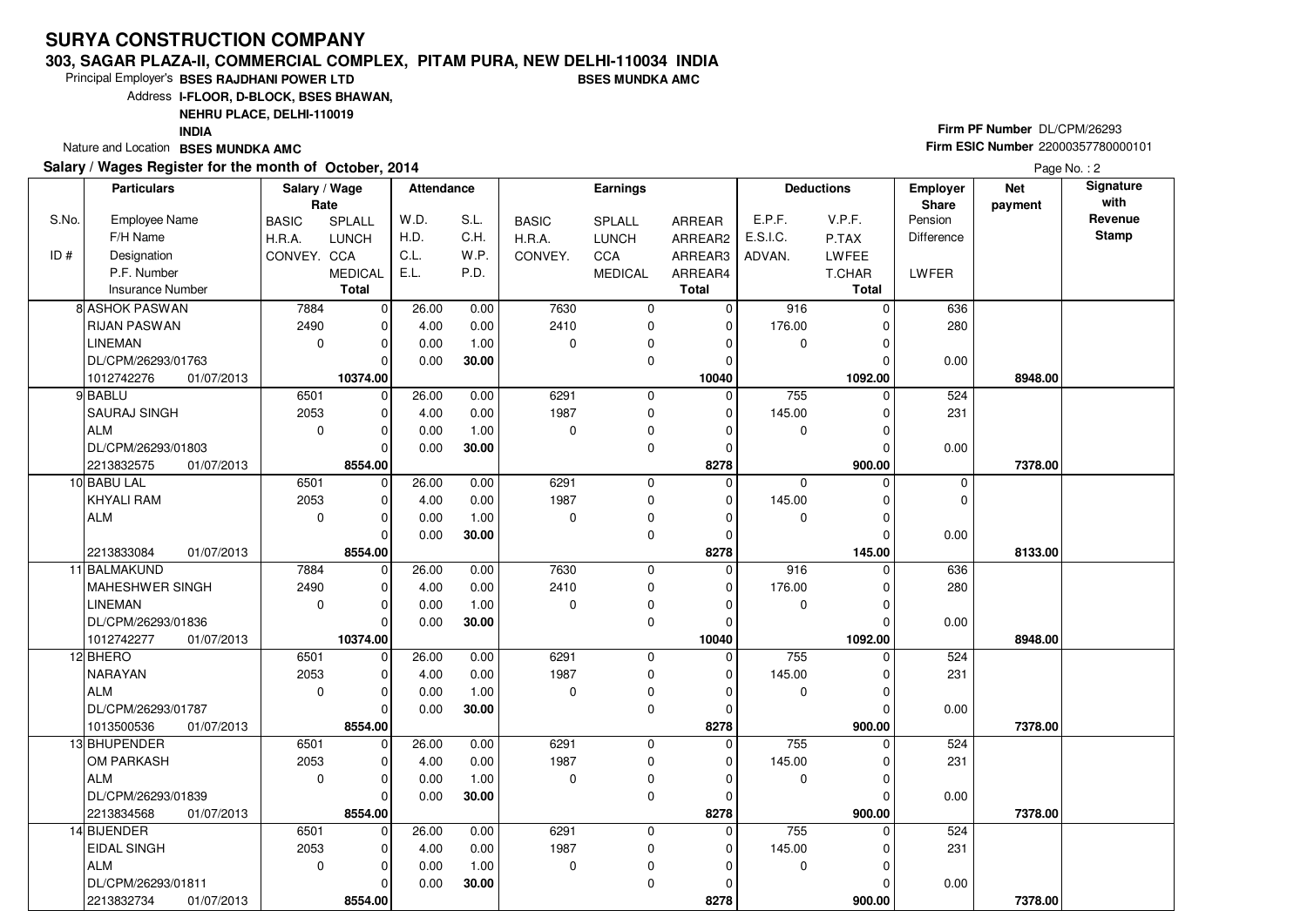#### **303, SAGAR PLAZA-II, COMMERCIAL COMPLEX, PITAM PURA, NEW DELHI-110034 INDIABSES MUNDKA AMC**

 $\overline{0}$ 10374.00 0.00

**30.00**

**10374.00** 01/07/2013

Principal Employer's**BSES RAJDHANI POWER LTD**

Address**I-FLOOR, D-BLOCK, BSES BHAWAN,**

**NEHRU PLACE, DELHI-110019**

**INDIA**

Nature and Location **BSES MUNDKA AMC** 

DL/CPM/26293/01808

2213832598

#### **Salary / Wages Register for the month of October, 2014**

# **Firm PF Number** DL/CPM/26293 **Firm ESIC Number** <sup>22000357780000101</sup>

|       | Salary / wages Register for the month of October, 2014 |                       |                |                   |       |              |                 |             |              |                   |                          |                       | Page No.: 3              |
|-------|--------------------------------------------------------|-----------------------|----------------|-------------------|-------|--------------|-----------------|-------------|--------------|-------------------|--------------------------|-----------------------|--------------------------|
|       | <b>Particulars</b>                                     | Salary / Wage<br>Rate |                | <b>Attendance</b> |       |              | <b>Earnings</b> |             |              | <b>Deductions</b> | <b>Employer</b><br>Share | <b>Net</b><br>payment | <b>Signature</b><br>with |
| S.No. | <b>Employee Name</b>                                   | <b>BASIC</b>          | SPLALL         | W.D.              | S.L.  | <b>BASIC</b> | SPLALL          | ARREAR      | E.P.F.       | V.P.F.            | Pension                  |                       | Revenue                  |
|       | F/H Name                                               | H.R.A.                | <b>LUNCH</b>   | H.D.              | C.H.  | H.R.A.       | <b>LUNCH</b>    | ARREAR2     | E.S.I.C.     | P.TAX             | <b>Difference</b>        |                       | <b>Stamp</b>             |
| ID#   | Designation                                            | CONVEY. CCA           |                | C.L.              | W.P.  | CONVEY.      | CCA             | ARREAR3     | ADVAN.       | LWFEE             |                          |                       |                          |
|       | P.F. Number                                            |                       | <b>MEDICAL</b> | E.L.              | P.D.  |              | <b>MEDICAL</b>  | ARREAR4     |              | T.CHAR            | LWFER                    |                       |                          |
|       | <b>Insurance Number</b>                                |                       | <b>Total</b>   |                   |       |              |                 | Total       |              | <b>Total</b>      |                          |                       |                          |
|       | 15 BIRENDRA MANDAL                                     | 6501                  | $\Omega$       | 26.00             | 0.00  | 6291         | $\mathbf 0$     | $\mathbf 0$ | 755          | $\Omega$          | 524                      |                       |                          |
|       | <b>DASHARATH MANDAL</b>                                | 2053                  | $\overline{0}$ | 4.00              | 0.00  | 1987         | $\mathbf 0$     | 0           | 145.00       | $\Omega$          | 231                      |                       |                          |
|       | <b>ALM</b>                                             | $\Omega$              | $\Omega$       | 0.00              | 1.00  | $\mathbf 0$  | $\mathbf 0$     | $\Omega$    | $\Omega$     | $\Omega$          |                          |                       |                          |
|       | DL/CPM/26293/01853                                     |                       |                | 0.00              | 30.00 |              | $\mathbf 0$     | $\Omega$    |              | O                 | 0.00                     |                       |                          |
|       | 2213863216<br>20/09/2013                               |                       | 8554.00        |                   |       |              |                 | 8278        |              | 900.00            |                          | 7378.00               |                          |
|       | 16 CHANDRASHEKHAR KU.                                  | 6501                  | $\Omega$       | 26.00             | 0.00  | 6291         | $\Omega$        | $\Omega$    | 755          | $\Omega$          | 524                      |                       |                          |
|       | AGAMLAL SEN                                            | 2053                  | $\Omega$       | 4.00              | 0.00  | 1987         | $\Omega$        | $\mathbf 0$ | 145.00       | O                 | 231                      |                       |                          |
|       | <b>ALM</b>                                             | $\mathbf 0$           | $\Omega$       | 0.00              | 1.00  | 0            | $\mathbf 0$     | $\mathbf 0$ | 0            | $\Omega$          |                          |                       |                          |
|       | DL/CPM/26293/01817                                     |                       | 0              | 0.00              | 30.00 |              | $\mathbf 0$     | $\Omega$    |              | $\Omega$          | 0.00                     |                       |                          |
|       | 2213833080<br>01/07/2013                               |                       | 8554.00        |                   |       |              |                 | 8278        |              | 900.00            |                          | 7378.00               |                          |
|       | 17 CHHOTU KUMAR                                        | 7884                  | $\Omega$       | 26.00             | 0.00  | 7630         | $\Omega$        | $\Omega$    | 916          | $\Omega$          | 636                      |                       |                          |
|       | <b>GARBHI PRASAD SINGH</b>                             | 2490                  | $\Omega$       | 4.00              | 0.00  | 2410         | $\Omega$        | $\Omega$    | 176.00       | $\Omega$          | 280                      |                       |                          |
|       | <b>LINEMAN</b>                                         | $\mathbf 0$           | $\Omega$       | 0.00              | 1.00  | $\mathbf 0$  | $\mathbf 0$     | $\Omega$    | $\Omega$     | $\Omega$          |                          |                       |                          |
|       | DL/CPM/26293/01765                                     |                       | 0              | 0.00              | 30.00 |              | $\Omega$        | $\Omega$    |              | ∩                 | 0.00                     |                       |                          |
|       | 1012742281<br>01/07/2013                               |                       | 10374.00       |                   |       |              |                 | 10040       |              | 1092.00           |                          | 8948.00               |                          |
|       | 18 DEEPAK KUMAR                                        | 7884                  | $\Omega$       | 26.00             | 0.00  | 7630         | $\Omega$        | $\Omega$    | 916          | O                 | 636                      |                       |                          |
|       | <b>RAM NIWASH</b>                                      | 2490                  | 0              | 4.00              | 0.00  | 2410         | $\Omega$        | $\Omega$    | 176.00       |                   | 280                      |                       |                          |
|       | <b>LINEMAN</b>                                         | 0                     | $\Omega$       | 0.00              | 1.00  | 0            | 0               | $\Omega$    | $\Omega$     | $\Omega$          |                          |                       |                          |
|       | DL/CPM/26293/01794                                     |                       | $\Omega$       | 0.00              | 30.00 |              | $\Omega$        | $\Omega$    |              |                   | 0.00                     |                       |                          |
|       | 1113957143<br>01/07/2013                               |                       | 10374.00       |                   |       |              |                 | 10040       |              | 1092.00           |                          | 8948.00               |                          |
|       | 19 DINKAR KUMAR SEN                                    | 7884                  | $\Omega$       | 26.00             | 0.00  | 7630         | $\mathbf 0$     | $\mathbf 0$ | 916          | $\Omega$          | 636                      |                       |                          |
|       | <b>AGAMLAL SEN</b>                                     | 2490                  | 0              | 4.00              | 0.00  | 2410         | 0               | $\mathbf 0$ | 176.00       | O                 | 280                      |                       |                          |
|       | <b>LINEMAN</b>                                         | 0                     | $\Omega$       | 0.00              | 1.00  | 0            | 0               | $\Omega$    | $\mathbf 0$  | $\Omega$          |                          |                       |                          |
|       | DL/CPM/26293/01760                                     |                       | $\Omega$       | 0.00              | 30.00 |              | $\Omega$        | $\Omega$    |              | $\Omega$          | 0.00                     |                       |                          |
|       | 1010079092<br>01/07/2013                               |                       | 10374.00       |                   |       |              |                 | 10040       |              | 1092.00           |                          | 8948.00               |                          |
|       | 20 GAUTAM KUMAR                                        | 7884                  | $\Omega$       | 26.00             | 0.00  | 7630         | $\Omega$        | $\Omega$    | 916          | $\Omega$          | 636                      |                       |                          |
|       | SRIDHAR SINGH                                          | 2490                  | 0              | 4.00              | 0.00  | 2410         | 0               | $\mathbf 0$ | 176.00       | $\Omega$          | 280                      |                       |                          |
|       | <b>LINEMAN</b>                                         | $\mathbf 0$           | $\Omega$       | 0.00              | 1.00  | 0            | 0               | $\Omega$    | $\mathbf{0}$ | $\Omega$          |                          |                       |                          |
|       | DL/CPM/26293/01813                                     |                       | $\Omega$       | 0.00              | 30.00 |              | $\Omega$        | $\Omega$    |              | O                 | 0.00                     |                       |                          |
|       | 2213832745<br>01/07/2013                               |                       | 10374.00       |                   |       |              |                 | 10040       |              | 1092.00           |                          | 8948.00               |                          |
|       | 21 GOVIND                                              | 7884                  | $\Omega$       | 26.00             | 0.00  | 7630         | $\Omega$        | $\mathbf 0$ | 916          | $\Omega$          | 636                      |                       |                          |
|       | <b>DILIP SINGH</b>                                     | 2490                  | $\Omega$       | 4.00              | 0.00  | 2410         | $\Omega$        | $\mathbf 0$ | 176.00       |                   | 280                      |                       |                          |
|       | <b>LINEMAN</b>                                         | $\Omega$              | 01             | 0.00              | 1.00  | $\Omega$     | $\Omega$        | $\Omega$    | $\Omega$     | $\Omega$          |                          |                       |                          |

 $\overline{0}$  **10040**  $\overline{0}$ 

 **1092.00 8948.00**

0.00

 $\overline{0}$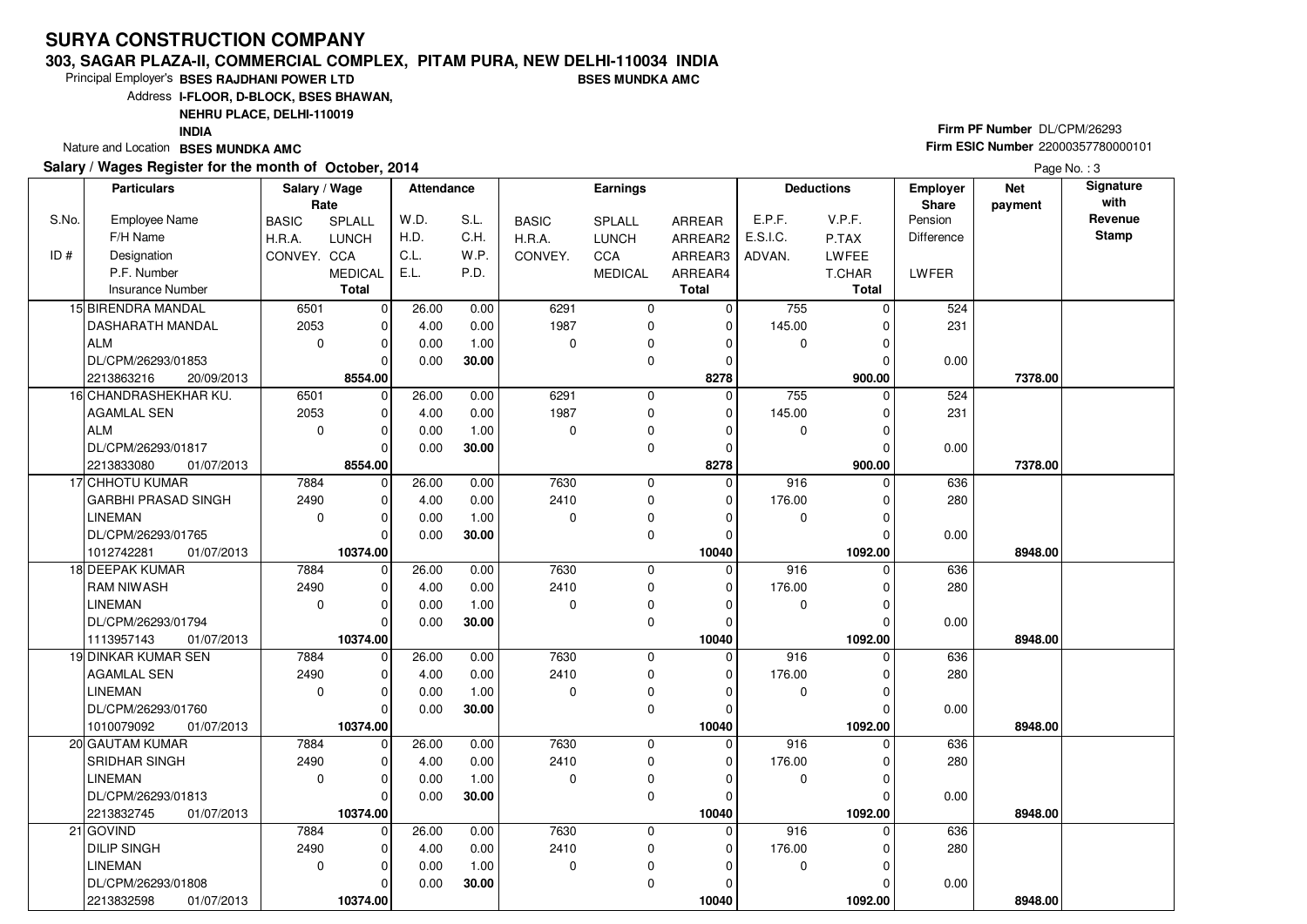### **303, SAGAR PLAZA-II, COMMERCIAL COMPLEX, PITAM PURA, NEW DELHI-110034 INDIABSES MUNDKA AMC**

Principal Employer's**BSES RAJDHANI POWER LTD**

Address**I-FLOOR, D-BLOCK, BSES BHAWAN,**

**NEHRU PLACE, DELHI-110019**

**INDIA**

Nature and Location **BSES MUNDKA AMC** 

### **Salary / Wages Register for the month of October, 2014**

# **Firm PF Number** DL/CPM/26293 **Firm ESIC Number** <sup>22000357780000101</sup>

Page No.: 4

|       | <b>Particulars</b>                 | Salary / Wage<br>Rate |                        | <b>Attendance</b> |              |              | <b>Earnings</b> |                  |          | <b>Deductions</b> | Employer<br>Share | <b>Net</b><br>payment | Signature<br>with |
|-------|------------------------------------|-----------------------|------------------------|-------------------|--------------|--------------|-----------------|------------------|----------|-------------------|-------------------|-----------------------|-------------------|
| S.No. | <b>Employee Name</b>               | <b>BASIC</b>          | SPLALL                 | W.D.              | S.L.         | <b>BASIC</b> | SPLALL          | ARREAR           | E.P.F.   | V.P.F.            | Pension           |                       | Revenue           |
|       | F/H Name                           | H.R.A.                | <b>LUNCH</b>           | H.D.              | C.H.         | H.R.A.       | <b>LUNCH</b>    | ARREAR2          | E.S.I.C. | P.TAX             | <b>Difference</b> |                       | <b>Stamp</b>      |
| ID #  | Designation                        | CONVEY. CCA           |                        | C.L.              | W.P.         | CONVEY.      | CCA             | ARREAR3          | ADVAN.   | LWFEE             |                   |                       |                   |
|       | P.F. Number                        |                       | <b>MEDICAL</b>         | E.L.              | P.D.         |              | <b>MEDICAL</b>  | ARREAR4          |          | T.CHAR            | LWFER             |                       |                   |
|       | <b>Insurance Number</b>            |                       | <b>Total</b>           |                   |              |              |                 | <b>Total</b>     |          | <b>Total</b>      |                   |                       |                   |
|       | 22 GUDDU SINGH                     | 7884                  | $\mathbf 0$            | 26.00             | 0.00         | 7630         | $\mathbf 0$     | 0                | 916      | $\Omega$          | 636               |                       |                   |
|       | <b>SAURAJ SINGH</b>                | 2490                  | $\mathbf 0$            | 4.00              | 0.00         | 2410         | $\mathbf 0$     | $\mathbf 0$      | 176.00   |                   | 280               |                       |                   |
|       | LINEMAN                            | $\mathbf 0$           | $\mathbf 0$            | 0.00              | 1.00         | $\Omega$     | 0               | 0                | 0        |                   |                   |                       |                   |
|       | DL/CPM/26293/01832                 |                       | $\Omega$               | 0.00              | 30.00        |              | $\mathbf 0$     | 0                |          |                   | 0.00              |                       |                   |
|       | 01/07/2013<br>1012742408           |                       | 10374.00               |                   |              |              |                 | 10040            |          | 1092.00           |                   | 8948.00               |                   |
|       | $23$ HIRA                          | 7884                  | $\mathbf 0$            | 26.00             | 0.00         | 7630         | $\mathbf 0$     | $\mathbf 0$      | 916      | 0                 | 636               |                       |                   |
|       | <b>CHHABU SINGH</b>                | 2490                  | $\mathbf 0$            | 4.00              | 0.00         | 2410         | $\mathbf 0$     | $\Omega$         | 176.00   |                   | 280               |                       |                   |
|       | <b>LINEMAN</b>                     | $\mathbf 0$           | $\mathbf 0$            | 0.00              | 1.00         | $\Omega$     | $\mathbf 0$     | $\Omega$         | 0        | $\Omega$          |                   |                       |                   |
|       | DL/CPM/26293/01784                 |                       | $\mathbf 0$            | 0.00              | 30.00        |              | $\mathbf 0$     | $\mathbf 0$      |          |                   | 0.00              |                       |                   |
|       | 1013034860<br>01/07/2013           |                       | 10374.00               |                   |              |              |                 | 10040            |          | 1092.00           |                   | 8948.00               |                   |
|       | 24 JASWANT                         | 6501                  | $\mathbf 0$            | 26.00             | 0.00         | 6291         | $\mathbf 0$     | $\mathbf 0$      | 755      | $\Omega$          | 524               |                       |                   |
|       | <b>BALWANT</b>                     | 2053                  | $\mathbf 0$            | 4.00              | 0.00         | 1987         | $\mathbf 0$     | 0                | 145.00   | $\Omega$          | 231               |                       |                   |
|       | ALM                                | $\mathbf 0$           | 0                      | 0.00              | 1.00         | $\Omega$     | 0               | 0                | 0        | $\Omega$          |                   |                       |                   |
|       | DL/CPM/26293/01824                 |                       | $\Omega$               | 0.00              | 30.00        |              | 0               | 0                |          |                   | 0.00              |                       |                   |
|       | 2213833549<br>01/07/2013           |                       | 8554.00                |                   |              |              |                 | 8278             |          | 900.00            |                   | 7378.00               |                   |
|       | 25 JITENDRA PRASAD GUPTA           | 6501                  | $\mathbf 0$            | 26.00             | 0.00         | 6291         | $\mathbf 0$     | $\Omega$         | 755      | $\Omega$          | 524               |                       |                   |
|       | PUNIT LAL PRASAD                   | 2053                  | $\mathbf 0$            | 4.00              | 0.00         | 1987         | $\mathbf 0$     | 0                | 145.00   | $\Omega$          | 231               |                       |                   |
|       | ALM                                | $\mathbf 0$           | $\mathbf 0$            | 0.00              | 1.00         | 0            | $\mathbf 0$     | 0                | 0        | 0                 |                   |                       |                   |
|       | DL/CPM/26293/01846                 |                       | $\Omega$               | 0.00              | 30.00        |              | $\mathbf 0$     | 0                |          | $\Omega$          | 0.00              |                       |                   |
|       | 2213857489<br>02/09/2013           |                       | 8554.00                |                   |              |              |                 | 8278             |          | 900.00            |                   | 7378.00               |                   |
|       | 26 KAILASH SHARMA                  | 6501                  | 0                      | 26.00             | 0.00         | 6291         | 0               | $\mathbf 0$      | 755      |                   | 524               |                       |                   |
|       | <b>KISHAN SHARMA</b>               | 2053                  | $\mathbf 0$            | 4.00              | 0.00         | 1987         | 0               | 0                | 145.00   | 0                 | 231               |                       |                   |
|       | ALM                                | $\mathbf 0$           | $\mathbf 0$            | 0.00              | 1.00         | $\Omega$     | 0               | $\Omega$         | 0        | ŋ                 |                   |                       |                   |
|       | DL/CPM/26293/01833                 |                       | $\Omega$               | 0.00              | 30.00        |              | 0               | $\mathbf 0$      |          | $\Omega$          | 0.00              |                       |                   |
|       | 1013466763<br>01/07/2013           | 7884                  | 8554.00<br>$\mathbf 0$ |                   |              | 7630         | 0               | 8278<br>$\Omega$ | 916      | 900.00<br>0       |                   | 7378.00               |                   |
|       | 27 KAILASH SINGH<br>SIKENDER SINGH | 2490                  | $\mathbf 0$            | 26.00<br>4.00     | 0.00<br>0.00 | 2410         | $\mathbf 0$     | 0                | 176.00   | 0                 | 636<br>280        |                       |                   |
|       | LINEMAN                            | 0                     | $\mathbf 0$            | 0.00              | 1.00         | $\Omega$     | 0               | $\Omega$         | 0        | $\Omega$          |                   |                       |                   |
|       | DL/CPM/26293/01779                 |                       | $\Omega$               | 0.00              | 30.00        |              | $\mathbf 0$     | $\mathbf 0$      |          | $\Omega$          | 0.00              |                       |                   |
|       | 1012925370<br>01/07/2013           |                       | 10374.00               |                   |              |              |                 | 10040            |          | 1092.00           |                   | 8948.00               |                   |
|       | 28 KANHAIYA KUMAR                  | 6501                  | $\mathbf 0$            | 26.00             | 0.00         | 6291         | 0               | $\mathbf 0$      | 755      | $\Omega$          | 524               |                       |                   |
|       | <b>LAL CHAND</b>                   | 2053                  | $\mathbf 0$            | 4.00              | 0.00         | 1987         | $\mathbf 0$     | 0                | 145.00   | 0                 | 231               |                       |                   |
|       | ALM                                | $\mathbf 0$           | $\Omega$               | 0.00              | 1.00         | $\Omega$     | 0               | $\Omega$         | 0        |                   |                   |                       |                   |
|       | DL/CPM/26293/01767                 |                       | $\Omega$               | 0.00              | 30.00        |              | $\mathbf 0$     | $\Omega$         |          |                   | 0.00              |                       |                   |
|       | 1012742402<br>01/07/2013           |                       | 8554.00                |                   |              |              |                 | 8278             |          | 900.00            |                   | 7378.00               |                   |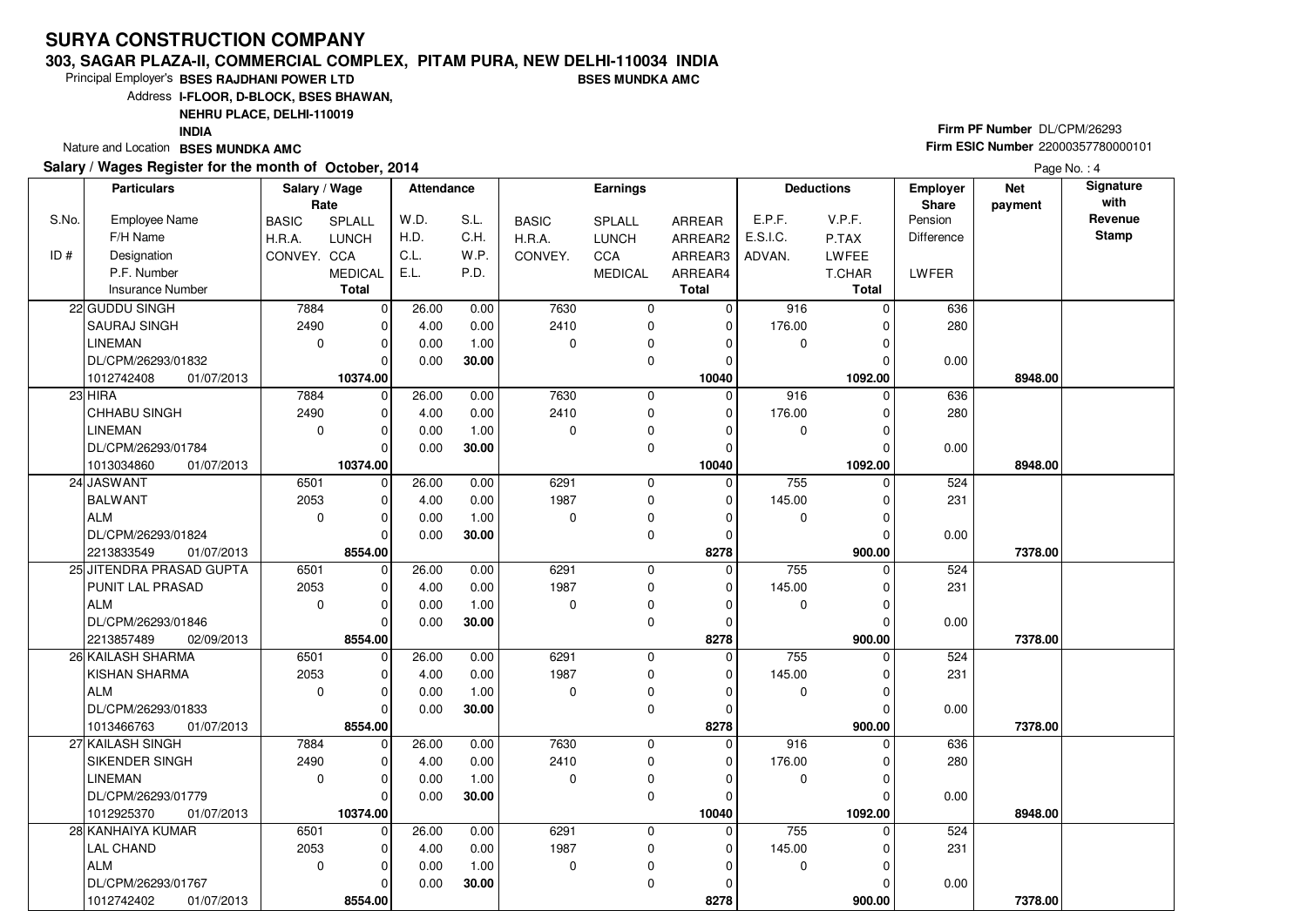#### **303, SAGAR PLAZA-II, COMMERCIAL COMPLEX, PITAM PURA, NEW DELHI-110034 INDIABSES MUNDKA AMC**

Principal Employer's**BSES RAJDHANI POWER LTD**

Address**I-FLOOR, D-BLOCK, BSES BHAWAN,**

**NEHRU PLACE, DELHI-110019**

 2053 $\overline{0}$ 

KALESHWAR SINGH

DL/CPM/26293/01848

02/09/2013

ALM

2213857521 **8554.00**

 $\overline{0}$  $\Omega$  $\overline{\phantom{0}}$ 8554.00  4.00 0.000.00

 0.00 1.00**30.00**

**INDIA**

Nature and Location **BSES MUNDKA AMC** 

S.No.

 $ID#$ 

### **Salary / Wages Register for the month of October, 2014**

# **Firm PF Number** DL/CPM/26293 **Firm ESIC Number** <sup>22000357780000101</sup>

 **900.00 7378.00**

 **Attendance EarningsBASIC**  H.R.A.CONVEY. CCA SPLALL LUNCH MEDICALARREAR ARREAR2 ARREAR3 ARREAR4**Total**Employee NameF/H Name Designation P.F. NumberInsurance Number**Salary / Wage RateBASIC**  H.R.A.**CONVEY** SPLALL LUNCHC<sub>C</sub>A MEDICAL**Total**ADVAN.P.TAX LWFEE T.CHAR **Total**E.P.F. V.P.F. E.S.I.C.Pension DifferenceLWFER**Deductions Employer Share**W.D.H.D.C.L. E.L.S.L.C.H.W<sub>P</sub> P.D.**Net paymentSignature with Revenue StampParticulars**Page No.: 5 7884 2490 $\overline{0}$  $\overline{0}$  $\overline{0}$  $\overline{0}$  $\overline{0}$ 10374.00  $\overline{0}$  $\overline{0}$  $\overline{0}$  $\overline{0}$   **10040** $\overline{0}$  7630 2410 $\overline{0}$  $\overline{0}$  $\overline{0}$  $\overline{0}$  $\overline{0}$  916 0 $\overline{0}$  176.00 $\overline{0}$  $\overline{0}$  $\overline{0}$   **1092.00 8948.00** 636 280 0.0029 KANHAIYA KUMARKISHAN SINGHLINEMAN DL/CPM/26293/01791 **10374.00** 01/07/2013111277926726.00 4.00 0.00 0.00 0.00 0.00 1.00 **30.00** 7884 2490 $\overline{0}$  $\Omega$  $\overline{0}$  $\overline{0}$  $\overline{\phantom{0}}$ 10374.00  $\overline{0}$  $\overline{0}$  $\overline{0}$   **10040** $\overline{0}$  7630 2410 $\overline{0}$  $\overline{0}$  $\overline{0}$  $\overline{0}$  $\overline{0}$  916 0 $\overline{0}$  176.00 $\overline{0}$  $\overline{0}$  $\overline{0}$ 1092.00  **1092.00 8948.00** 636 280 0.0030 KAPIL CHHOTU PRASAD SINGHLINEMAN DL/CPM/26293/01768 **10374.00** 01/07/2013101274240026.00 4.00 0.00 0.00 0.00 0.00 1.00 **30.00** 7884 2490 $\overline{0}$  $\Omega$  $\overline{0}$  $\overline{0}$  $\overline{\phantom{0}}$ 10374.00  $\overline{0}$  $\overline{0}$  $\overline{0}$   **10040** $\overline{0}$  7630 2410 $\overline{0}$  $\overline{0}$  $\overline{0}$  $\overline{0}$  $\overline{0}$  916 0 $\overline{0}$  176.00 $\overline{0}$  $\overline{0}$  $\overline{0}$ 1092.00  **1092.00 8948.00** 636 280 0.0031 KIRPAL SINGH MAHENDRA SINGHLINEMAN DL/CPM/26293/01835 **10374.00** 01/07/2013101352881426.00 4.00 0.00 0.00 0.00 0.00 1.00 **30.00** 6501 2053 $\overline{\phantom{0}}$  $\Omega$  $\overline{0}$  $\overline{\phantom{0}}$  $\overline{\phantom{0}}$ 8554.00  $\overline{0}$  $\overline{0}$  $\overline{0}$   **8278** $\overline{0}$  6291 1987 $\overline{\phantom{0}}$  $\overline{0}$  $\overline{0}$  $\overline{0}$  $\overline{0}$  755 0 $\overline{0}$  145.00 $\overline{0}$  $\overline{0}$  $\overline{0}$ 900.00  **900.00 7378.00** 524 231 0.0032 LAXMAN SINGHDIPTI SINGHALM DL/CPM/26293/01789 01/07/20131013644118 **8554.00** $\overline{0}$ 26.00 4.00 0.00 0.00 0.00 0.00 1.00 **30.00** 7884 2490 $\overline{0}$  $\Omega$  $\Omega$  $\overline{\phantom{0}}$ 10374.00  $\overline{0}$  $\overline{0}$  $\overline{0}$   **10040** $\overline{0}$  7630 2410 $\overline{0}$  0 $\overline{0}$  $\overline{0}$  $\overline{0}$  916 0 $\overline{0}$  176.00 $\overline{0}$  $\overline{0}$  $\overline{0}$ 1092.00  **1092.00 8948.00** 636 280 0.0033 MAHESH CHAND LT GYAN CHANDLINEMAN DL/CPM/26293/01769 **10374.00** 01/07/2013101274240226.00 4.00 0.00 0.00 0.00 0.00 1.00 **30.00** 7884 2490 $\overline{0}$  $\overline{\phantom{0}}$  $\Omega$  $\Omega$  $\overline{\phantom{0}}$ 10374.00  $\overline{0}$  $\overline{0}$  $\overline{0}$   **0** $\overline{0}$  0 $\overline{0}$  $\overline{0}$  0 $\overline{0}$  $\overline{0}$  $\overline{0}$  0 0 $\overline{0}$  0.00 $\overline{0}$  $\overline{0}$  $\overline{0}$  $0.00$  **0.00 0.00** 0 $\overline{0}$  0.0034 MANOJ RAM CHANDERALM DL/CPM/26293/01854 **10374.00** 20/09/20132213863777 0.00 0.00 0.00 0.00 0.00 0.00 31.00  **0.00** $6501$  $\overline{0}$ 6291  $\overline{0}$  $755$  0 52435 MANOJ SINGH26.00 $0.00$ 

> 1987 $\overline{0}$

 $\overline{0}$  $\overline{0}$  $\overline{0}$  **8278**  145.00 $\Omega$   $\overline{0}$ 

231

0.00

 $\overline{0}$  $\overline{0}$ 900.00

 $\overline{0}$  $\overline{0}$  $\overline{0}$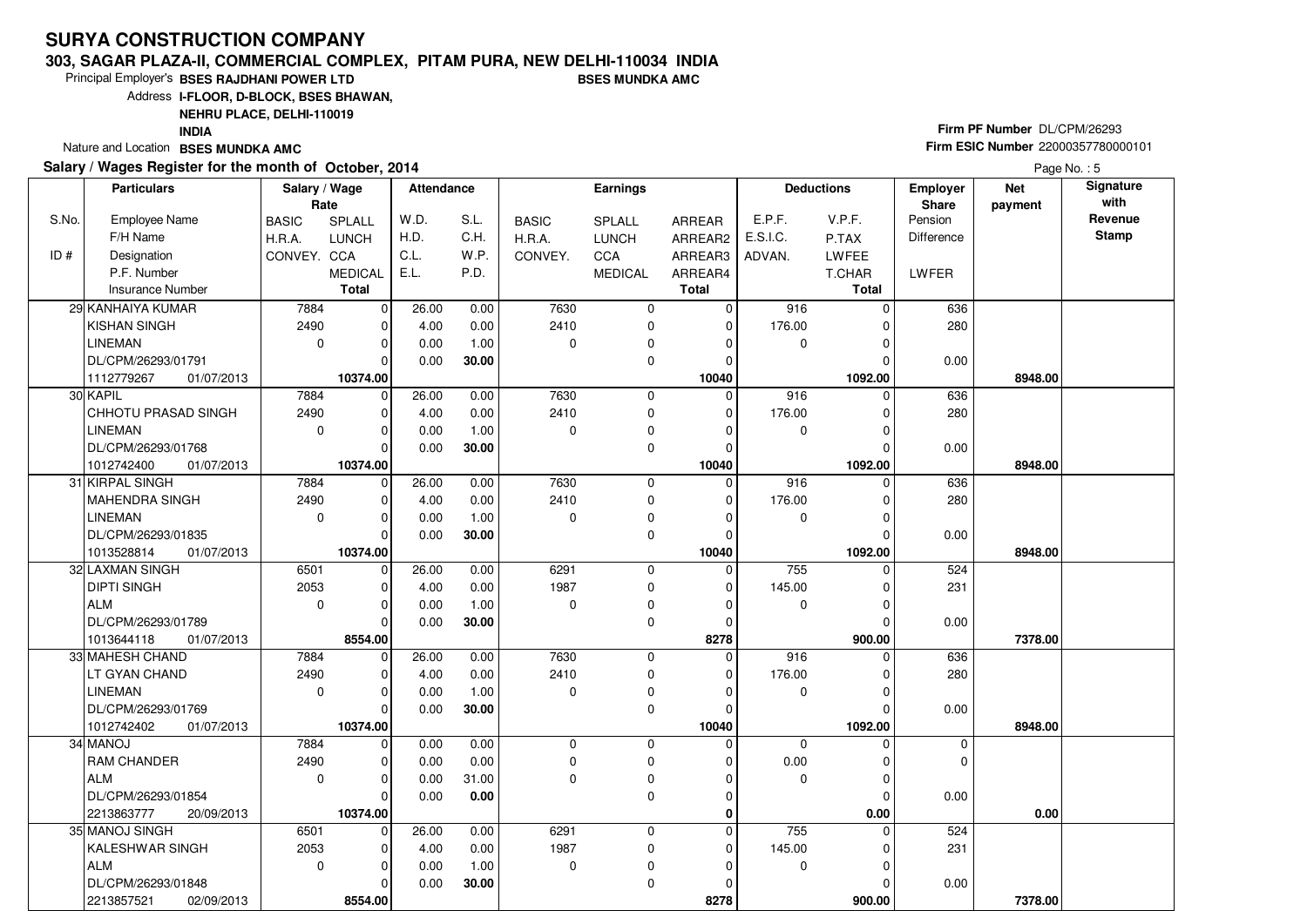### **303, SAGAR PLAZA-II, COMMERCIAL COMPLEX, PITAM PURA, NEW DELHI-110034 INDIABSES MUNDKA AMC**

8554.00

1013500534 **8554.00**01/07/2013

Principal Employer's**BSES RAJDHANI POWER LTD**

Address**I-FLOOR, D-BLOCK, BSES BHAWAN,**

**NEHRU PLACE, DELHI-110019**

**INDIA**

Nature and Location **BSES MUNDKA AMC** 

### **Salary / Wages Register for the month of October, 2014**

# **Firm PF Number** DL/CPM/26293 **Firm ESIC Number** <sup>22000357780000101</sup>

 **900.00 7378.00**

Page No.: 6

|       | <b>Particulars</b>                                 | Salary / Wage<br>Rate |                         | <b>Attendance</b> |       |                  | <b>Earnings</b> |               |           | <b>Deductions</b> | <b>Employer</b><br>Share | <b>Net</b><br>payment | Signature<br>with |
|-------|----------------------------------------------------|-----------------------|-------------------------|-------------------|-------|------------------|-----------------|---------------|-----------|-------------------|--------------------------|-----------------------|-------------------|
| S.No. | <b>Employee Name</b>                               | <b>BASIC</b>          | SPLALL                  | W.D.              | S.L.  | <b>BASIC</b>     | <b>SPLALL</b>   | <b>ARREAR</b> | E.P.F.    | V.P.F.            | Pension                  |                       | Revenue           |
|       | F/H Name                                           | H.R.A.                | <b>LUNCH</b>            | H.D.              | C.H.  | H.R.A.           | <b>LUNCH</b>    | ARREAR2       | E.S.I.C.  | P.TAX             | Difference               |                       | <b>Stamp</b>      |
| ID#   | Designation                                        | CONVEY, CCA           |                         | C.L.              | W.P.  | CONVEY.          | CCA             | ARREAR3       | ADVAN.    | <b>LWFEE</b>      |                          |                       |                   |
|       | P.F. Number                                        |                       | <b>MEDICAL</b>          | E.L.              | P.D.  |                  | <b>MEDICAL</b>  | ARREAR4       |           | T.CHAR            | <b>LWFER</b>             |                       |                   |
|       | <b>Insurance Number</b>                            |                       | <b>Total</b>            |                   |       |                  |                 | <b>Total</b>  |           | <b>Total</b>      |                          |                       |                   |
|       | 36 MANTU MANJHI                                    | 7884                  | $\mathbf 0$             | 26.00             | 0.00  | 7630             | 0               | $\mathbf 0$   | 916       | $\Omega$          | 636                      |                       |                   |
|       | <b>PANCHO MANJHI</b>                               | 2490                  | $\mathbf 0$             | 4.00              | 0.00  | 2410             | 0               | $\mathbf 0$   | 176.00    |                   | 280                      |                       |                   |
|       | <b>LINEMAN</b>                                     | $\Omega$              | $\Omega$                | 0.00              |       | $\Omega$         | 0               | $\Omega$      | 0         |                   |                          |                       |                   |
|       | DL/CPM/26293/02036                                 |                       | $\Omega$                | 0.00              | 1.00  |                  | $\Omega$        | $\Omega$      |           |                   | 0.00                     |                       |                   |
|       |                                                    |                       |                         |                   | 30.00 |                  |                 |               |           |                   |                          |                       |                   |
|       | 2213960866<br>17/09/2014<br>37 MD SALAHDDIN ANSARI |                       | 10374.00                |                   |       |                  |                 | 10040         | 755       | 1092.00           |                          | 8948.00               |                   |
|       |                                                    | 6501                  | $\mathbf 0$             | 26.00             | 0.00  | 6291             | 0               | $\mathbf 0$   |           | 0                 | 524                      |                       |                   |
|       | MD ISRAIL<br>ALM                                   | 2053                  | $\mathbf 0$<br>$\Omega$ | 4.00              | 0.00  | 1987<br>$\Omega$ | 0               | 0             | 145.00    | $\Omega$          | 231                      |                       |                   |
|       |                                                    | $\mathbf 0$           |                         | 0.00              | 1.00  |                  | 0               | $\Omega$      | 0         | $\Omega$          |                          |                       |                   |
|       | DL/CPM/26293/01770                                 |                       | $\Omega$                | 0.00              | 30.00 |                  | $\mathbf 0$     | 0             |           |                   | 0.00                     |                       |                   |
|       | 1012742404<br>01/07/2013                           |                       | 8554.00                 |                   |       |                  |                 | 8278          |           | 900.00            |                          | 7378.00               |                   |
|       | 38 MOOL CHAND                                      | 6501                  | $\mathbf 0$             | 26.00             | 0.00  | 6291             | 0               | $\Omega$      | 755       | $\Omega$          | 524                      |                       |                   |
|       | <b>BHURA LAL</b>                                   | 2053                  | $\mathbf 0$             | 4.00              | 0.00  | 1987             | 0               | 0             | 145.00    | $\Omega$          | 231                      |                       |                   |
|       | ALM                                                | $\mathbf 0$           | $\mathbf 0$             | 0.00              | 1.00  | $\Omega$         | 0               | 0             | 0         | $\Omega$          |                          |                       |                   |
|       | DL/CPM/26293/01778                                 |                       | $\Omega$                | 0.00              | 30.00 |                  | $\mathbf 0$     | $\Omega$      |           | $\Omega$          | 0.00                     |                       |                   |
|       | 1012742438<br>01/07/2013                           |                       | 8554.00                 |                   |       |                  |                 | 8278          |           | 900.00            |                          | 7378.00               |                   |
|       | 39 MUKESH SINGH                                    | 7884                  | $\mathbf 0$             | 26.00             | 0.00  | 7630             | 0               | 0             | 916       |                   | 636                      |                       |                   |
|       | <b>ARJUN SINGH</b>                                 | 2490                  | $\mathbf 0$             | 4.00              | 0.00  | 2410             | 0               | 0             | 176.00    | 0                 | 280                      |                       |                   |
|       | <b>LINEMAN</b>                                     | $\mathbf 0$           | $\mathbf 0$             | 0.00              | 1.00  | $\Omega$         | $\pmb{0}$       | 0             | $\pmb{0}$ | $\Omega$          |                          |                       |                   |
|       | DL/CPM/26293/01801                                 |                       | $\Omega$                | 0.00              | 30.00 |                  | $\mathbf 0$     | $\Omega$      |           |                   | 0.00                     |                       |                   |
|       | 2213034863<br>01/07/2013                           |                       | 10374.00                |                   |       |                  |                 | 10040         |           | 1092.00           |                          | 8948.00               |                   |
|       | 40 NARAYAN                                         | 6501                  | $\mathbf 0$             | 26.00             | 0.00  | 6291             | $\mathbf 0$     | $\Omega$      | 755       | $\Omega$          | 524                      |                       |                   |
|       | <b>RAM PRASAD</b>                                  | 2053                  | $\mathbf 0$             | 4.00              | 0.00  | 1987             | 0               | 0             | 145.00    |                   | 231                      |                       |                   |
|       | ALM                                                | $\mathbf 0$           | $\mathbf 0$             | 0.00              | 1.00  | 0                | $\pmb{0}$       | 0             | 0         | $\Omega$          |                          |                       |                   |
|       | DL/CPM/26293/01771                                 |                       | $\Omega$                | 0.00              | 30.00 |                  | $\mathbf 0$     | $\Omega$      |           |                   | 0.00                     |                       |                   |
|       | 1012742406<br>01/07/2013                           |                       | 8554.00                 |                   |       |                  |                 | 8278          |           | 900.00            |                          | 7378.00               |                   |
|       | 41 NARAYAN SINGH                                   | 7884                  | $\mathbf 0$             | 26.00             | 0.00  | 7630             | $\mathbf 0$     | 0             | 916       |                   | 636                      |                       |                   |
|       | <b>CHHABU PRASAD</b>                               | 2490                  | $\mathbf 0$             | 4.00              | 0.00  | 2410             | 0               | 0             | 176.00    |                   | 280                      |                       |                   |
|       | <b>LINEMAN</b>                                     | $\mathbf 0$           | $\mathbf 0$             | 0.00              | 1.00  | 0                | 0               | 0             | 0         | $\Omega$          |                          |                       |                   |
|       | DL/CPM/26293/01790                                 |                       | $\Omega$                | 0.00              | 30.00 |                  | $\mathbf 0$     | $\Omega$      |           |                   | 0.00                     |                       |                   |
|       | 1106655865<br>01/07/2013                           |                       | 10374.00                |                   |       |                  |                 | 10040         |           | 1092.00           |                          | 8948.00               |                   |
|       | 42 OM PARKASH                                      | 6501                  | $\mathbf 0$             | 26.00             | 0.00  | 6291             | 0               | $\Omega$      | 755       | $\Omega$          | 524                      |                       |                   |
|       | <b>KHEM CHAND</b>                                  | 2053                  | $\mathbf 0$             | 4.00              | 0.00  | 1987             | $\mathbf 0$     | 0             | 145.00    |                   | 231                      |                       |                   |
|       | <b>ALM</b>                                         | $\mathbf 0$           | 0                       | 0.00              | 1.00  | 0                | $\mathbf 0$     | 0             | 0         | 0                 |                          |                       |                   |
|       | DL/CPM/26293/01786                                 |                       | $\mathbf 0$             | 0.00              | 30.00 |                  | $\Omega$        | $\Omega$      |           | $\Omega$          | 0.00                     |                       |                   |

 **8278**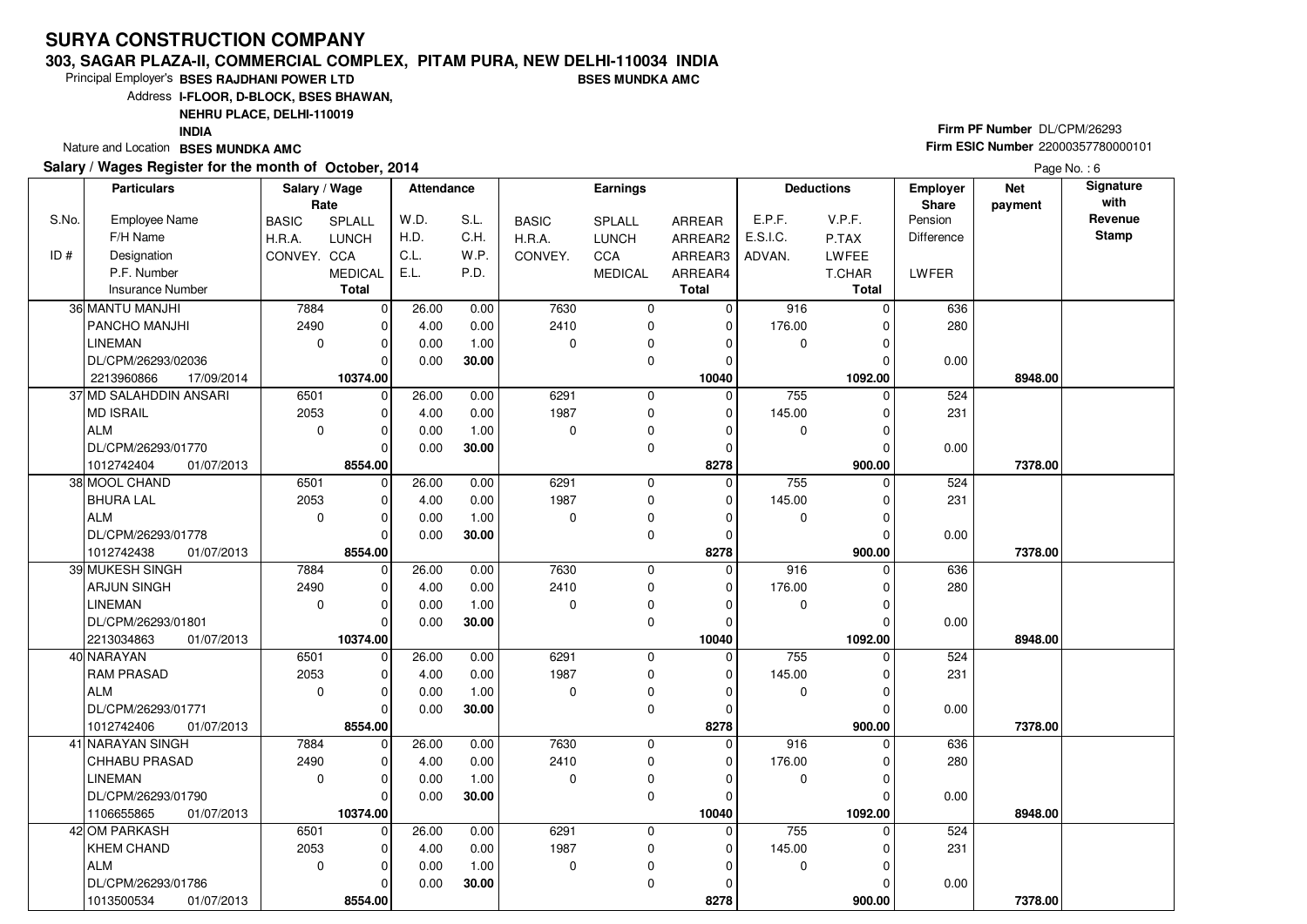### **303, SAGAR PLAZA-II, COMMERCIAL COMPLEX, PITAM PURA, NEW DELHI-110034 INDIABSES MUNDKA AMC**

8554.00

01/09/2014

2213958703 **8554.00**

Principal Employer's**BSES RAJDHANI POWER LTD**

Address**I-FLOOR, D-BLOCK, BSES BHAWAN,**

**NEHRU PLACE, DELHI-110019**

**INDIA**

Nature and Location **BSES MUNDKA AMC** 

### **Salary / Wages Register for the month of October, 2014**

# **Firm PF Number** DL/CPM/26293 **Firm ESIC Number** <sup>22000357780000101</sup>

 **900.00 7378.00**

|       | Salary / Wages Register for the month of October, 2014 |               |                |                   |       |              |                 |                |             |                   |                   |            | Page No.: 7  |
|-------|--------------------------------------------------------|---------------|----------------|-------------------|-------|--------------|-----------------|----------------|-------------|-------------------|-------------------|------------|--------------|
|       | <b>Particulars</b>                                     | Salary / Wage |                | <b>Attendance</b> |       |              | <b>Earnings</b> |                |             | <b>Deductions</b> | <b>Employer</b>   | <b>Net</b> | Signature    |
|       |                                                        | Rate          |                |                   |       |              |                 |                |             |                   | <b>Share</b>      | payment    | with         |
| S.No. | Employee Name                                          | <b>BASIC</b>  | SPLALL         | W.D.              | S.L.  | <b>BASIC</b> | <b>SPLALL</b>   | ARREAR         | E.P.F.      | V.P.F.            | Pension           |            | Revenue      |
|       | F/H Name                                               | H.R.A.        | <b>LUNCH</b>   | H.D.              | C.H.  | H.R.A.       | <b>LUNCH</b>    | ARREAR2        | E.S.I.C.    | P.TAX             | <b>Difference</b> |            | <b>Stamp</b> |
| ID#   | Designation                                            | CONVEY. CCA   |                | C.L.              | W.P.  | CONVEY.      | <b>CCA</b>      | ARREAR3        | ADVAN.      | <b>LWFEE</b>      |                   |            |              |
|       | P.F. Number                                            |               | <b>MEDICAL</b> | E.L.              | P.D.  |              | <b>MEDICAL</b>  | ARREAR4        |             | T.CHAR            | LWFER             |            |              |
|       | <b>Insurance Number</b>                                |               | <b>Total</b>   |                   |       |              |                 | <b>Total</b>   |             | <b>Total</b>      |                   |            |              |
|       | 43 OM PRAKASH PADARIA                                  | 6501          | $\overline{0}$ | 26.00             | 0.00  | 6291         | 0               | 0              | 755         | 0                 | 524               |            |              |
|       | KHAJAN SINGH                                           | 2053          | $\overline{0}$ | 4.00              | 0.00  | 1987         | 0               | 0              | 145.00      |                   | 231               |            |              |
|       | <b>ALM</b>                                             | $\mathbf 0$   | $\overline{0}$ | 0.00              | 1.00  | $\Omega$     | 0               | O              | $\mathbf 0$ | 0                 |                   |            |              |
|       | DL/CPM/26293/01816                                     |               | $\Omega$       | 0.00              | 30.00 |              | 0               | 0              |             |                   | 0.00              |            |              |
|       | 2213833069<br>01/07/2013                               |               | 8554.00        |                   |       |              |                 | 8278           |             | 900.00            |                   | 7378.00    |              |
|       | 44 PANCHU MANDAL                                       | 7884          | 0              | 26.00             | 0.00  | 7630         | 0               | 0              | 916         | 0                 | 636               |            |              |
|       | JAGADISH MANGAL                                        | 2490          | $\overline{0}$ | 4.00              | 0.00  | 2410         | 0               | $\Omega$       | 176.00      |                   | 280               |            |              |
|       | <b>LINEMAN</b>                                         | 0             | 0              | 0.00              | 1.00  | $\Omega$     | 0               | 0              | 0           | 0                 |                   |            |              |
|       | DL/CPM/26293/01831                                     |               | $\Omega$       | 0.00              | 30.00 |              | 0               | $\Omega$       |             |                   | 0.00              |            |              |
|       | 1012742408<br>01/07/2013                               |               | 10374.00       |                   |       |              |                 | 10040          |             | 1092.00           |                   | 8948.00    |              |
|       | 45 PARDEEP KUMAR                                       | 7884          | $\overline{0}$ | 0.00              | 0.00  | 0            | 0               | 0              | $\mathbf 0$ | 0                 | $\mathbf 0$       |            |              |
|       | KARU PARSAD SINGH                                      | 2490          | $\overline{0}$ | 0.00              | 0.00  | 0            | 0               | 0              | 0.00        | 0                 | $\Omega$          |            |              |
|       | <b>LINEMAN</b>                                         | $\mathbf 0$   | 0              | 0.00              | 31.00 | $\Omega$     | 0               | 0              | 0           | 0                 |                   |            |              |
|       | DL/CPM/26293/01812                                     |               | 0              | 0.00              | 0.00  |              | 0               | 0              |             | 0                 | 0.00              |            |              |
|       | 2213832739<br>01/07/2013                               |               | 10374.00       |                   |       |              |                 | 0              |             | 0.00              |                   | 0.00       |              |
|       | 46 PAWAN KUMAR                                         | 6501          | $\overline{0}$ | 26.00             | 0.00  | 6291         | 0               | $\overline{0}$ | 755         | 0                 | 524               |            |              |
|       | <b>MUNNE SINGH</b>                                     | 2053          | 0              | 4.00              | 0.00  | 1987         | 0               | $\Omega$       | 145.00      |                   | 231               |            |              |
|       | <b>ALM</b>                                             | 0             | 0              | 0.00              | 1.00  | $\mathbf 0$  | 0               | 0              | 0           | 0                 |                   |            |              |
|       | DL/CPM/26293/01793                                     |               | 0              | 0.00              | 30.00 |              | 0               | 0              |             |                   | 0.00              |            |              |
|       | 1113956881<br>01/07/2013                               |               | 8554.00        |                   |       |              |                 | 8278           |             | 900.00            |                   | 7378.00    |              |
|       | 47 PAWAN KUMAR                                         | 7884          | $\Omega$       | 26.00             | 0.00  | 7630         | 0               | $\Omega$       | 916         | n                 | 636               |            |              |
|       | <b>SHRI RAM</b>                                        | 2490          | 0              | 4.00              | 0.00  | 2410         | 0               | 0              | 176.00      | 0                 | 280               |            |              |
|       | <b>LINEMAN</b>                                         | $\mathbf 0$   | 0              | 0.00              | 1.00  | $\Omega$     | 0               | 0              | $\mathbf 0$ |                   |                   |            |              |
|       | DL/CPM/26293/01795                                     |               | $\Omega$       | 0.00              | 30.00 |              | 0               | O              |             |                   | 0.00              |            |              |
|       | 1113957149<br>01/07/2013                               |               | 10374.00       |                   |       |              |                 | 10040          |             | 1092.00           |                   | 8948.00    |              |
|       | 48 PINTU SINGH                                         | 7884          | $\overline{0}$ | 26.00             | 0.00  | 7630         | 0               | $\mathbf 0$    | 916         | 0                 | 636               |            |              |
|       | TEJ NARAYAN SINGH                                      | 2490          | 0              | 4.00              | 0.00  | 2410         | 0               | 0              | 176.00      |                   | 280               |            |              |
|       | <b>LINEMAN</b>                                         | $\mathbf 0$   | 0              | 0.00              | 1.00  | $\Omega$     | 0               | 0              | 0           | 0                 |                   |            |              |
|       | DL/CPM/26293/01827                                     |               | O              | 0.00              | 30.00 |              | 0               | 0              |             |                   | 0.00              |            |              |
|       | 2213833558<br>01/07/2013                               |               | 10374.00       |                   |       |              |                 | 10040          |             | 1092.00           |                   | 8948.00    |              |
|       | 49 PRASHANTA KR MEHATA                                 | 6501          | $\overline{0}$ | 26.00             | 0.00  | 6291         | 0               | $\mathbf 0$    | 755         | 0                 | 524               |            |              |
|       | <b>MOL MEHATA</b>                                      | 2053          | $\overline{0}$ | 4.00              | 0.00  | 1987         | 0               | 0              | 145.00      | 0                 | 231               |            |              |
|       | <b>ALM</b>                                             | $\mathbf 0$   | $\overline{0}$ | 0.00              | 1.00  | $\mathbf 0$  | $\Omega$        | 0              | 0           | 0                 |                   |            |              |
|       | DI /CPM/26293/01895                                    |               | n١             | 0.00              | 30.00 |              | $\Omega$        | $\Omega$       |             | 0                 | 0.00              |            |              |

 **8278**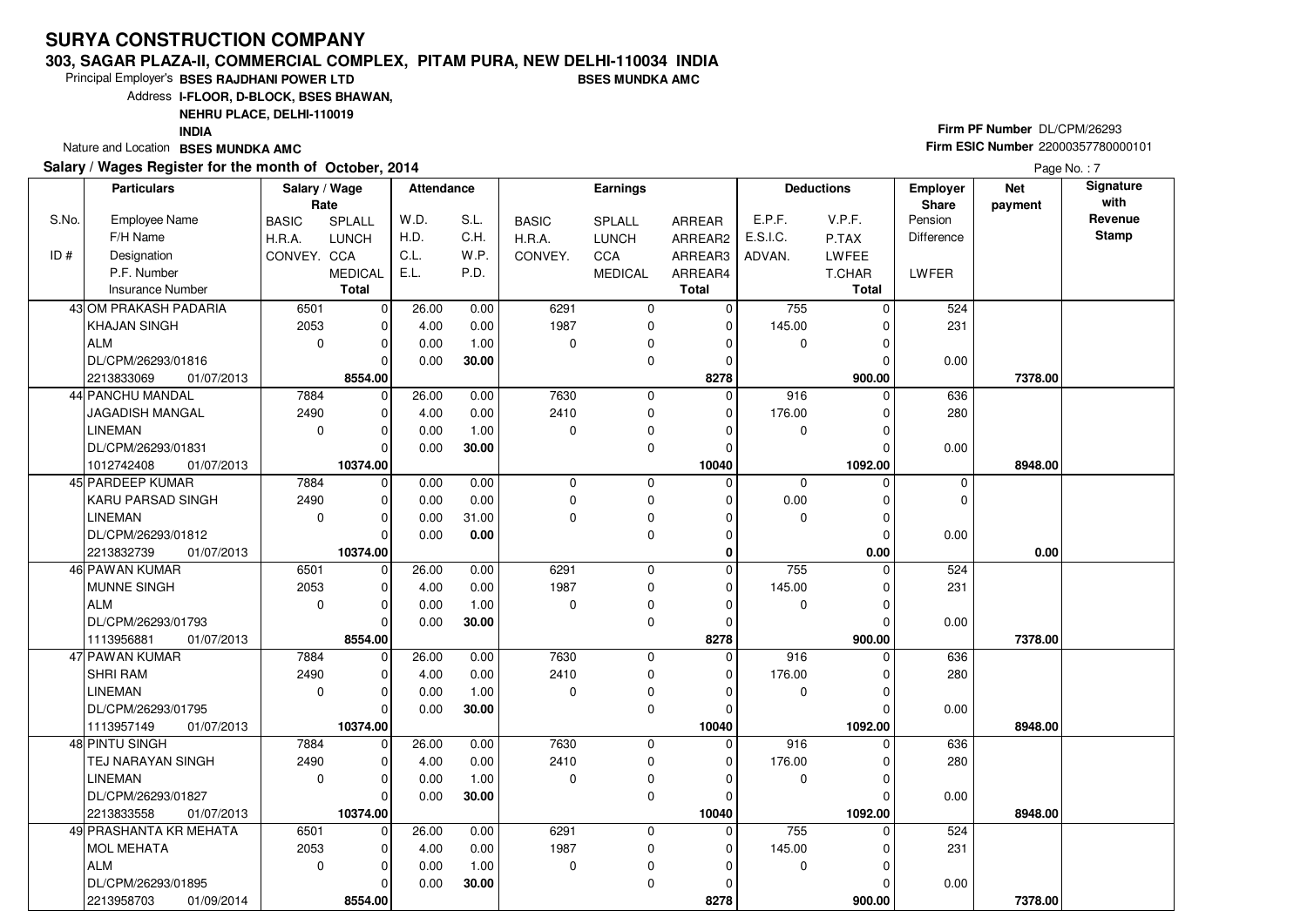#### **303, SAGAR PLAZA-II, COMMERCIAL COMPLEX, PITAM PURA, NEW DELHI-110034 INDIABSES MUNDKA AMC**

Principal Employer's**BSES RAJDHANI POWER LTD**

Address**I-FLOOR, D-BLOCK, BSES BHAWAN,**

**NEHRU PLACE, DELHI-110019**

 $\overline{0}$ 

 $\overline{0}$  $\overline{0}$ 8554.00  0.000.00

 1.00**30.00**

**INDIA**

Nature and Location **BSES MUNDKA AMC** 

S.No.

ID #

 $\overline{50}$ 

 $51$ 

 $\overline{52}$ 

 $\overline{53}$ 

54

55

 $\overline{56}$ 

ALM

1012742420 **8554.00**

DL/CPM/26293/01837

01/07/2013

#### **Salary / Wages Register for the month of October, 2014Deploted for the**

# **Firm PF Number** DL/CPM/26293 **Firm ESIC Number** <sup>22000357780000101</sup>

 **900.00 7378.00**

| wages Register for the month of October, 2014 |               |                |                   |       |              |                   |               |          |                      |                                 |                       | Page No.: 8              |
|-----------------------------------------------|---------------|----------------|-------------------|-------|--------------|-------------------|---------------|----------|----------------------|---------------------------------|-----------------------|--------------------------|
| <b>Particulars</b>                            | Salary / Wage | Rate           | <b>Attendance</b> |       |              | <b>Earnings</b>   |               |          | <b>Deductions</b>    | <b>Employer</b><br><b>Share</b> | <b>Net</b><br>payment | <b>Signature</b><br>with |
| Employee Name                                 | <b>BASIC</b>  | SPLALL         | W.D.              | S.L.  | <b>BASIC</b> | <b>SPLALL</b>     | <b>ARREAR</b> | E.P.F.   | V.P.F.               | Pension                         |                       | Revenue                  |
| F/H Name                                      | H.R.A.        | LUNCH          | H.D.              | C.H.  | H.R.A.       | <b>LUNCH</b>      | ARREAR2       | E.S.I.C. | P.TAX                | Difference                      |                       | <b>Stamp</b>             |
| Designation                                   | CONVEY. CCA   |                | C.L.              | W.P.  | CONVEY.      | <b>CCA</b>        | ARREAR3       | ADVAN.   | <b>LWFEE</b>         |                                 |                       |                          |
| P.F. Number                                   |               | <b>MEDICAL</b> | E.L.              | P.D.  |              | <b>MEDICAL</b>    | ARREAR4       |          | T.CHAR               | <b>LWFER</b>                    |                       |                          |
| <b>Insurance Number</b>                       |               | <b>Total</b>   |                   |       |              |                   | <b>Total</b>  |          | <b>Total</b>         |                                 |                       |                          |
| RADHEY SHYAM                                  | 6501          | $\Omega$       | 26.00             | 0.00  | 6291         | $\Omega$          | $\Omega$      | 755      | $\Omega$             | 524                             |                       |                          |
| AYODHYA PRASAD                                | 2053          | 0              | 4.00              | 0.00  | 1987         | 0                 | $\mathbf 0$   | 145.00   | $\Omega$             | 231                             |                       |                          |
| ALM                                           | $\Omega$      | $\Omega$       | 0.00              | 1.00  | $\Omega$     | 0                 | 0             | 0        | $\Omega$             |                                 |                       |                          |
| DL/CPM/26293/01828                            |               | ŋ              | 0.00              | 30.00 |              | 0                 | 0             |          | $\Omega$             | 0.00                            |                       |                          |
| 2213833561<br>01/07/2013                      |               | 8554.00        |                   |       |              |                   | 8278          |          | 900.00               |                                 | 7378.00               |                          |
| <b>RAJAN KUMAR</b>                            | 6501          | $\Omega$       | 26.00             | 0.00  | 6291         | 0                 | 0             | 755      | 0                    | 524                             |                       |                          |
| RAM PARSAD MANDAL                             | 2053          | 0              | 4.00              | 0.00  | 1987         | 0                 | 0             | 145.00   | $\Omega$             | 231                             |                       |                          |
| <b>ALM</b>                                    | 0             | 0              | 0.00              | 1.00  | 0            | 0                 | 0             | 0        | 0                    |                                 |                       |                          |
| DL/CPM/26293/01834                            |               | ŋ              | 0.00              | 30.00 |              | 0                 | $\mathbf 0$   |          | $\Omega$             | 0.00                            |                       |                          |
| 1012742413<br>01/07/2013                      |               | 8554.00        |                   |       |              |                   | 8278          |          | 900.00               |                                 | 7378.00               |                          |
| RAJESH                                        | 6501          | $\Omega$       | 26.00             | 0.00  | 6291         | $\mathbf 0$       | $\mathbf 0$   | 755      | $\Omega$             | 524                             |                       |                          |
| RAM CHANDER                                   | 2053          | $\Omega$       | 4.00              | 0.00  | 1987         | 0                 | 0             | 145.00   | $\Omega$             | 231                             |                       |                          |
| ALM                                           | $\Omega$      | $\Omega$       | 0.00              | 1.00  | 0            | 0                 | 0             | 0        | 0                    |                                 |                       |                          |
| DL/CPM/26293/01821                            |               | 0              | 0.00              | 30.00 |              | 0                 | 0             |          | $\Omega$             | 0.00                            |                       |                          |
| 1113957071<br>01/07/2013                      |               | 8554.00        |                   |       |              |                   | 8278          |          | 900.00               |                                 | 7378.00               |                          |
| RAJIV KUMAR                                   | 6501          | 0              | 26.00             | 0.00  | 6291         | 0                 | 0             | 755      | $\Omega$             | 524                             |                       |                          |
| A N GPTA                                      | 2053          | $\Omega$       | 4.00              | 0.00  | 1987         | 0                 | $\mathbf 0$   | 145.00   | $\Omega$             | 231                             |                       |                          |
| ALM                                           | $\Omega$      | 0              | 0.00              | 1.00  | 0            | 0                 | $\mathbf 0$   | 0        | $\Omega$             |                                 |                       |                          |
| DL/CPM/26293/01893                            |               | 0              | 0.00              | 30.00 |              | 0                 | 0             |          | $\Omega$             | 0.00                            |                       |                          |
| 2213958691<br>01/09/2014                      |               | 8554.00        |                   |       |              |                   | 8278          |          | 900.00               |                                 | 7378.00               |                          |
| RAJPAL                                        | 7884          | $\Omega$       | 26.00             | 0.00  | 7630         | $\mathbf 0$       | $\Omega$      | 916      | ∩                    | 636                             |                       |                          |
| <b>DHANRAJ SINGH</b>                          | 2490          | 0              | 4.00              | 0.00  | 2410         | 0                 | $\mathbf 0$   | 176.00   | 0                    | 280                             |                       |                          |
| LINEMAN                                       | $\Omega$      | 0              | 0.00              | 1.00  | 0            | 0                 | 0             | 0        | 0                    |                                 |                       |                          |
| DL/CPM/26293/01788                            |               | 0              | 0.00              | 30.00 |              | 0                 | 0             |          | 0                    | 0.00                            |                       |                          |
| 1013500547<br>01/07/2013                      |               | 10374.00       |                   |       |              |                   | 10040         |          | 1092.00              |                                 | 8948.00               |                          |
| <b>RAM KUMAR</b>                              | 7884          | 0              | 26.00             | 0.00  | 7630         | 0                 | 0             | 916      | $\Omega$             | 636                             |                       |                          |
| <b>GHASITA RAM</b>                            | 2490          | 0              | 4.00              | 0.00  | 2410         | 0                 | $\mathbf 0$   | 176.00   | $\Omega$             | 280                             |                       |                          |
| LINEMAN<br>DL/CPM/26293/01830                 | 0             | 0<br>0         | 0.00              | 1.00  | 0            | 0<br>$\mathbf{0}$ | 0<br>$\Omega$ | 0        | $\Omega$<br>$\Omega$ |                                 |                       |                          |
| 2206684269<br>01/07/2013                      |               | 10374.00       | 0.00              | 30.00 |              |                   | 10040         |          | 1092.00              | 0.00                            | 8948.00               |                          |
| <b>RAM SINGH</b>                              | 6501          | $\Omega$       | 26.00             | 0.00  | 6291         | 0                 | 0             | 755      | 0                    | 524                             |                       |                          |
| <b>BAHADUR SINGH</b>                          | 2053          | 0              | 4.00              | 0.00  | 1987         | 0                 | 0             | 145.00   | 0                    | 231                             |                       |                          |
|                                               |               |                |                   |       |              |                   |               |          |                      |                                 |                       |                          |

 $\overline{0}$ 

 $\overline{0}$  $\overline{0}$ 

 $\overline{0}$  $\overline{0}$  **8278**  $\overline{0}$ 

 $\overline{0}$  $\overline{0}$ 900.00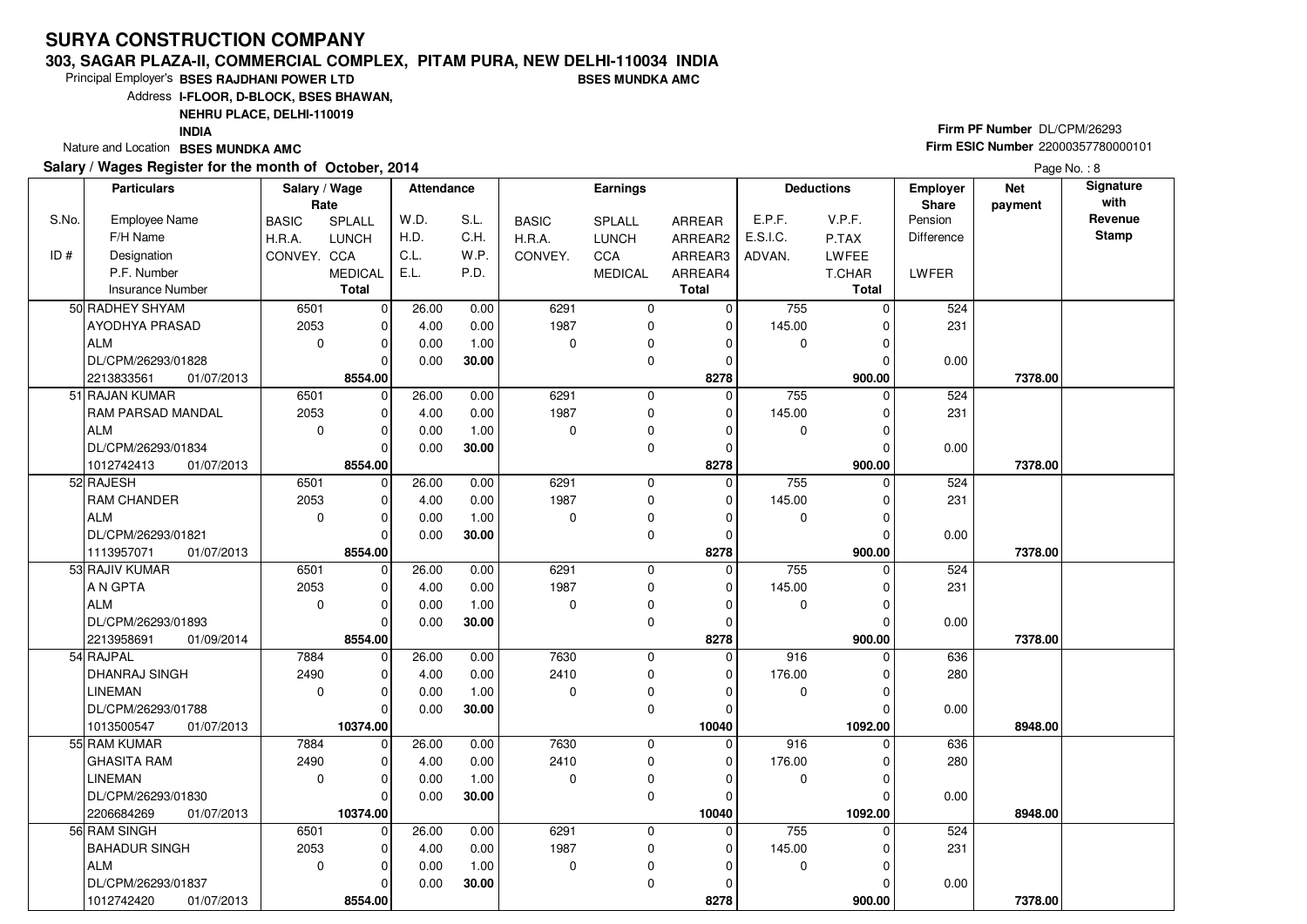#### **303, SAGAR PLAZA-II, COMMERCIAL COMPLEX, PITAM PURA, NEW DELHI-110034 INDIABSES MUNDKA AMC**

Principal Employer's**BSES RAJDHANI POWER LTD**

Address**I-FLOOR, D-BLOCK, BSES BHAWAN,**

**NEHRU PLACE, DELHI-110019**

 $\overline{0}$ 

**10374.00** 01/08/2013

 $\Omega$  $\overline{\phantom{0}}$ 10374.00  0.000.00

 1.00**30.00**

**INDIA**

Nature and Location **BSES MUNDKA AMC** 

S.No.

 $ID#$ 

LINEMAN

2213845656

DL/CPM/26293/01843

### **Salary / Wages Register for the month of October, 2014**

# **Firm PF Number** DL/CPM/26293 **Firm ESIC Number** <sup>22000357780000101</sup>

 **1092.00 8948.00**

 **Attendance EarningsBASIC**  H.R.A.CONVEY. CCA SPLALL LUNCH MEDICALARREAR ARREAR2 ARREAR3 ARREAR4**Total**Employee NameF/H Name Designation P.F. Number Insurance Number**Salary / Wage RateBASIC**  H.R.A.**CONVEY** SPLALL LUNCHC<sub>C</sub>A MEDICAL**Total**ADVAN.P.TAX LWFEE T.CHAR **Total**E.P.F. V.P.F. E.S.I.C.Pension DifferenceLWFER**Deductions Employer Share**W.D.H.D.C.L. E.L.S.L.C.H.W<sub>P</sub> P.D.**Net paymentSignature with Revenue StampParticulars** 6501 2053 $\overline{0}$  $\overline{0}$  $\overline{0}$  $\overline{0}$  $\overline{0}$ 8554.00  $\overline{0}$  $\overline{0}$  $\overline{0}$  $\overline{0}$   **8278** $\overline{0}$  6291 1987 $\overline{0}$  $\overline{0}$  $\overline{0}$  $\overline{0}$  $\overline{0}$  755 0 $\overline{0}$  145.00 $\overline{0}$  $\overline{0}$  $\overline{0}$ 900.00  **900.00 7378.00** 524 231 0.0057 RAMAKANT JAGDISH CHANDERALM DL/CPM/26293/01896 01/09/2014 $2213958704$  $\overline{0}$ 26.00 4.00 0.00 0.00 0.00 0.00 1.00 **30.00** 6501 2053 $\overline{0}$  $\overline{0}$  $\overline{0}$  $\overline{\phantom{0}}$ 8554.00  $\overline{0}$  $\overline{0}$  $\overline{0}$   **8278** $\overline{0}$  6291 1987 $\overline{0}$  $\overline{0}$  $\overline{0}$  $\overline{0}$  $\overline{0}$  755 0 $\overline{0}$  145.00 $\overline{0}$  $\overline{0}$  $\overline{0}$ 900.00  **900.00 7378.00** 524 231 0.0058 RAMAN KUMAR RAMESH KUMARALM DL/CPM/26293/01780 1012925380 **8554.00**01/07/2013 $\overline{0}$ 26.00 4.00 0.00 0.00 0.00 0.00 1.00 **30.00** 6501 2053 $\overline{0}$  $\overline{0}$  $\overline{0}$  $\overline{\phantom{0}}$ 8554.00  $\overline{0}$  $\overline{0}$  $\overline{0}$   **8278** $\overline{0}$  6291 1987 $\overline{0}$  $\overline{0}$  $\overline{0}$  $\overline{0}$  $\overline{0}$  755 0 $\overline{0}$  145.00 $\overline{0}$  $\overline{0}$  $\overline{0}$ 900.00  **900.00 7378.00** 524 231 0.0059 RAMBIRSUNHERI LAL ALM DL/CPM/26293/01819 01/07/20131113985040 **8554.00** $\overline{0}$ 26.00 4.00 0.00 0.00 0.00 0.00 1.00 **30.00** 7884 2490 $\overline{0}$  $\overline{0}$  $\overline{0}$  $\overline{\phantom{0}}$ 10374.00  $\overline{0}$  $\overline{0}$  $\overline{0}$   **10040** $\overline{0}$  7630 2410 $\overline{0}$  $\overline{0}$  $\overline{0}$  $\overline{0}$  $\overline{0}$ 916 C  $\overline{0}$  176.00 $\overline{0}$  $\overline{0}$  $\overline{0}$   **1092.00 8948.00** 636 280 0.0060 RAMESH KUMARJHALLU LINEMAN DL/CPM/26293/01773 **10374.00** 01/07/2013101274241726.00 4.00 0.00 0.00 0.00 0.00 1.00 **30.00** 7884 2490 $\overline{0}$  $\Omega$  $\Omega$  $\Omega$  $\overline{\phantom{0}}$ 10374.00  $\overline{0}$  $\overline{0}$  $\overline{0}$   **10040** $\overline{0}$  7630 2410 $\overline{0}$  0 $\overline{0}$  $\overline{0}$  $\overline{0}$  916 0 $\overline{0}$  176.00 $\overline{0}$  $\overline{0}$  $\overline{0}$ 1092.00  **1092.00 8948.00** 636 280 0.0061 RAMESH THAKUR TRIVENI THAKURLINEMAN DL/CPM/26293/01825 **10374.00** 01/03/2014221383355026.00 4.00 0.00 0.00 0.00 0.00 1.00 **30.00** 7884 2490 $\overline{0}$  $\overline{\phantom{0}}$  $\Omega$  $\Omega$  $\overline{\phantom{0}}$ 10374.00  $\overline{0}$  $\overline{0}$  $\overline{0}$   **10040** $\overline{0}$  7630 2410 $\overline{0}$  0 $\overline{0}$  $\overline{0}$  $\overline{0}$  916 0 $\overline{0}$  176.00 $\overline{0}$  $\overline{0}$  $\overline{0}$   **1092.00 8948.00** 636 280 0.0062 RATAN ROY MUKTI NATH ROYLINEMAN DL/CPM/26293/01866 **10374.00** 02/12/2013101303486826.00 4.00 0.00 0.00 0.00 0.00 1.00 **30.00** 7884 2490 $\overline{0}$  $\overline{0}$  $\overline{0}$  7630 2410 $\overline{0}$  $\overline{0}$  $916$  0  $\overline{0}$  176.00 636 28063 REMENDRA **CHANDRA** 26.00 4.00 $0.00$ 0.00

 $\overline{0}$ 

 $\overline{0}$  $\overline{0}$ 

 $\overline{0}$  $\overline{0}$  **10040**  $\overline{0}$ 

 $\overline{0}$  $\overline{0}$ 1092.00

0.00

Page No.: 9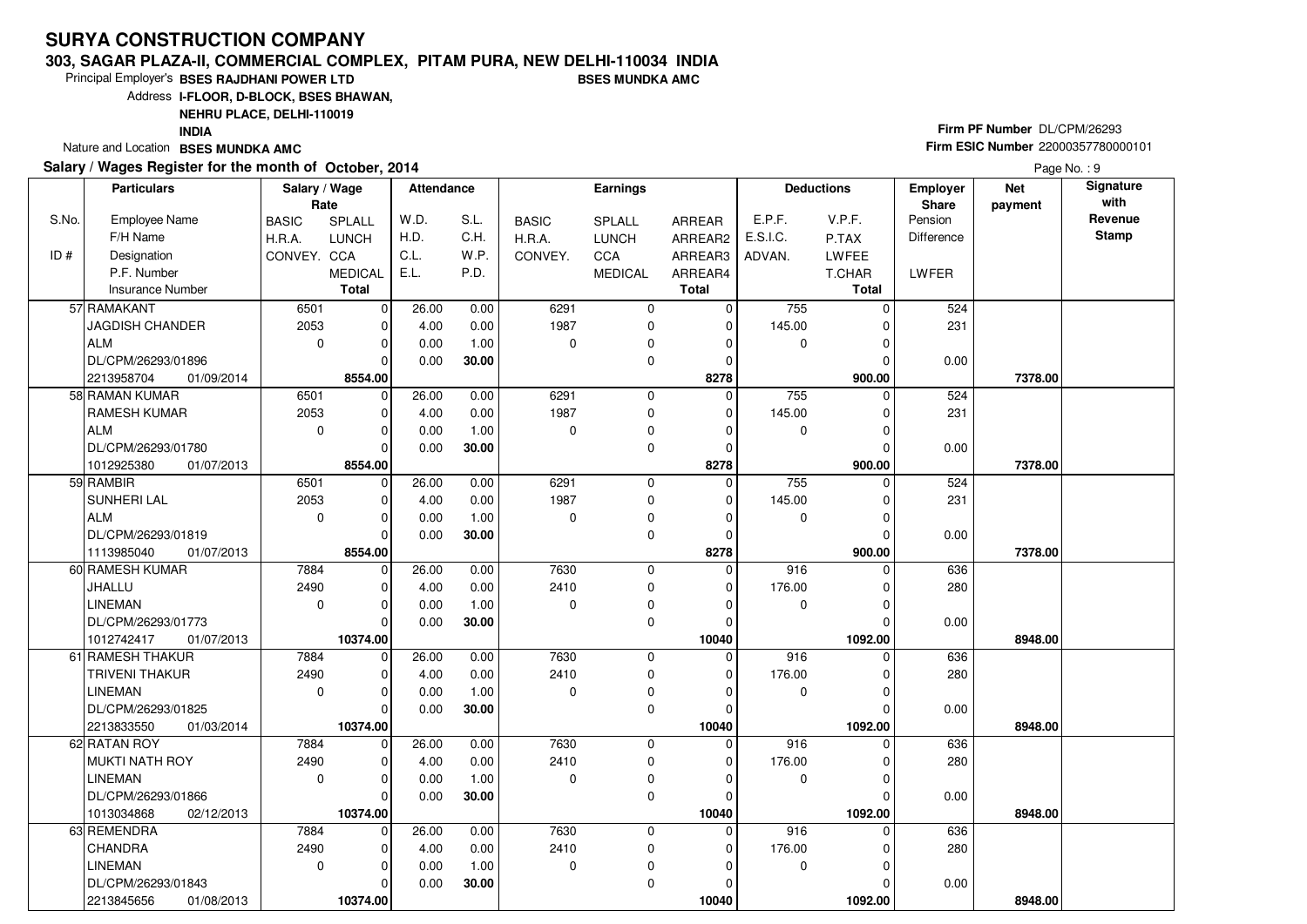#### **303, SAGAR PLAZA-II, COMMERCIAL COMPLEX, PITAM PURA, NEW DELHI-110034 INDIABSES MUNDKA AMC**

 $\overline{0}$ 8554.00 0.00

**30.00**

Principal Employer's**BSES RAJDHANI POWER LTD**

Address**I-FLOOR, D-BLOCK, BSES BHAWAN,**

**NEHRU PLACE, DELHI-110019**

**INDIA**

Nature and Location **BSES MUNDKA AMC** 

DL/CPM/26293/01845

1012742429 **8554.00**

01/08/2013

### **Salary / Wages Register for the month of October, 2014**

# **Firm PF Number** DL/CPM/26293 **Firm ESIC Number** <sup>22000357780000101</sup>

 **900.00 7378.00**

|       | Salary / Wages Register for the month of October, 2014 |                       |                |                   |       |              |                |               |             |                   |                   |                       | Page No.: 10      |
|-------|--------------------------------------------------------|-----------------------|----------------|-------------------|-------|--------------|----------------|---------------|-------------|-------------------|-------------------|-----------------------|-------------------|
|       | <b>Particulars</b>                                     | Salary / Wage<br>Rate |                | <b>Attendance</b> |       |              | Earnings       |               |             | <b>Deductions</b> | Employer<br>Share | <b>Net</b><br>payment | Signature<br>with |
| S.No. | Employee Name                                          | <b>BASIC</b>          | SPLALL         | W.D.              | S.L.  | <b>BASIC</b> | SPLALL         | <b>ARREAR</b> | E.P.F.      | V.P.F.            | Pension           |                       | Revenue           |
|       | F/H Name                                               | H.R.A.                | <b>LUNCH</b>   | H.D.              | C.H.  | H.R.A.       | <b>LUNCH</b>   | ARREAR2       | E.S.I.C.    | P.TAX             | <b>Difference</b> |                       | <b>Stamp</b>      |
| ID#   | Designation                                            | CONVEY, CCA           |                | C.L.              | W.P.  | CONVEY.      | <b>CCA</b>     | ARREAR3       | ADVAN.      | LWFEE             |                   |                       |                   |
|       | P.F. Number                                            |                       | <b>MEDICAL</b> | E.L.              | P.D.  |              | <b>MEDICAL</b> | ARREAR4       |             | T.CHAR            | LWFER             |                       |                   |
|       | <b>Insurance Number</b>                                |                       | <b>Total</b>   |                   |       |              |                | <b>Total</b>  |             | <b>Total</b>      |                   |                       |                   |
|       | 64 SANJAY YADAV                                        | 6501                  | $\Omega$       | 26.00             | 0.00  | 6291         | $\Omega$       | $\mathbf 0$   | 755         | 0                 | 524               |                       |                   |
|       | <b>BALCHAND YADAV</b>                                  | 2053                  | 0              | 4.00              | 0.00  | 1987         | $\mathbf 0$    | 0             | 145.00      | $\Omega$          | 231               |                       |                   |
|       | <b>ALM</b>                                             | $\mathbf 0$           | 0              | 0.00              | 1.00  | 0            | 0              | $\mathbf 0$   | $\Omega$    | $\mathbf 0$       |                   |                       |                   |
|       | DL/CPM/26293/01802                                     |                       | U              | 0.00              | 30.00 |              | $\Omega$       | $\Omega$      |             | $\Omega$          | 0.00              |                       |                   |
|       | 2213632664<br>01/07/2013                               |                       | 8554.00        |                   |       |              |                | 8278          |             | 900.00            |                   | 7378.00               |                   |
|       | 65 SARWAN KUMAR                                        | 6501                  | $\Omega$       | 26.00             | 0.00  | 6291         | $\mathbf 0$    | $\mathbf 0$   | 755         | $\Omega$          | 524               |                       |                   |
|       | <b>RAJENDER SINGH</b>                                  | 2053                  | O              | 4.00              | 0.00  | 1987         | $\Omega$       | $\Omega$      | 145.00      | $\Omega$          | 231               |                       |                   |
|       | <b>ALM</b>                                             | 0                     | 0              | 0.00              | 1.00  | $\mathbf 0$  | $\Omega$       | $\Omega$      | 0           | $\Omega$          |                   |                       |                   |
|       | DL/CPM/26293/01829                                     |                       | $\Omega$       | 0.00              | 30.00 |              | $\Omega$       | $\Omega$      |             | $\Omega$          | 0.00              |                       |                   |
|       | 2213833563<br>01/07/2013                               |                       | 8554.00        |                   |       |              |                | 8278          |             | 900.00            |                   | 7378.00               |                   |
|       | 66 SATENDRA SINGH                                      | 6501                  | $\Omega$       | 26.00             | 0.00  | 6291         | $\mathbf 0$    | $\Omega$      | 755         | $\Omega$          | 524               |                       |                   |
|       | <b>JAI CHAND SINGH</b>                                 | 2053                  | 0              | 4.00              | 0.00  | 1987         | $\mathbf 0$    | $\mathbf 0$   | 145.00      | $\Omega$          | 231               |                       |                   |
|       | <b>ALM</b>                                             | 0                     | $\Omega$       | 0.00              | 1.00  | $\mathbf 0$  | $\mathbf 0$    | $\mathbf 0$   | 0           | $\mathbf 0$       |                   |                       |                   |
|       | DL/CPM/26293/01822                                     |                       | U              | 0.00              | 30.00 |              | 0              | $\Omega$      |             | $\Omega$          | 0.00              |                       |                   |
|       | 1012742427<br>01/07/2013                               |                       | 8554.00        |                   |       |              |                | 8278          |             | 900.00            |                   | 7378.00               |                   |
| 67    | <b>SATYA NARAIN SINGH</b>                              | 7884                  | $\Omega$       | 26.00             | 0.00  | 7630         | 0              | $\mathbf 0$   | 916         | $\Omega$          | 636               |                       |                   |
|       | RAVINDER SINGH                                         | 2490                  | $\overline{0}$ | 4.00              | 0.00  | 2410         | 0              | $\mathbf 0$   | 176.00      | $\mathbf 0$       | 280               |                       |                   |
|       | <b>LINEMAN</b>                                         | $\Omega$              | $\Omega$       | 0.00              | 1.00  | $\mathbf 0$  | $\mathbf 0$    | $\mathbf 0$   | $\Omega$    | $\Omega$          |                   |                       |                   |
|       | DL/CPM/26293/01774                                     |                       |                | 0.00              | 30.00 |              | $\Omega$       | $\Omega$      |             | ∩                 | 0.00              |                       |                   |
|       | 1012742428<br>01/07/2013                               |                       | 10374.00       |                   |       |              |                | 10040         |             | 1092.00           |                   | 8948.00               |                   |
|       | 68 SHAMBHU SINGH                                       | 7884                  | $\Omega$       | 27.00             | 0.00  | 7884         | $\mathbf 0$    | $\mathbf 0$   | 946         | $\Omega$          | 657               |                       |                   |
|       | LT ARJUN PRASAD SINGH                                  | 2490                  | $\Omega$       | 4.00              | 0.00  | 2490         | $\Omega$       | $\mathbf 0$   | 182.00      | $\Omega$          | 289               |                       |                   |
|       | <b>FITTER</b>                                          | $\mathbf 0$           | 0              | 0.00              | 0.00  | 0            | $\Omega$       | $\mathbf 0$   | 0           | 0                 |                   |                       |                   |
|       | DL/CPM/26293/01761                                     |                       | 0              | 0.00              | 31.00 |              | $\mathbf 0$    | O             |             | $\Omega$          | 0.00              |                       |                   |
|       | 1010079152<br>01/07/2013                               |                       | 10374.00       |                   |       |              |                | 10374         |             | 1128.00           |                   | 9246.00               |                   |
|       | 69 SHANKAR SINGH                                       | 7884                  | $\Omega$       | 26.00             | 0.00  | 7630         | $\Omega$       | 0             | 916         | $\Omega$          | 636               |                       |                   |
|       | KHARTAR SINGH                                          | 2490                  | $\Omega$       | 4.00              | 0.00  | 2410         | $\Omega$       | $\mathbf 0$   | 176.00      | $\Omega$          | 280               |                       |                   |
|       | <b>LINEMAN</b>                                         | $\mathbf 0$           | $\Omega$       | 0.00              | 1.00  | $\mathbf 0$  | $\mathbf 0$    | $\mathbf 0$   | $\mathbf 0$ | $\Omega$          |                   |                       |                   |
|       | DL/CPM/26293/01805                                     |                       | <sup>0</sup>   | 0.00              | 30.00 |              | $\mathbf 0$    | O             |             | $\Omega$          | 0.00              |                       |                   |
|       | 2213832584<br>01/07/2013                               |                       | 10374.00       |                   |       |              |                | 10040         |             | 1092.00           |                   | 8948.00               |                   |
|       | 70 SHASHANK SHEKHAR                                    | 6501                  | $\Omega$       | 26.00             | 0.00  | 6291         | $\Omega$       | $\Omega$      | 755         | $\Omega$          | 524               |                       |                   |
|       | SITA RAM MANDAL                                        | 2053                  | 0              | 4.00              | 0.00  | 1987         | $\Omega$       | $\mathbf 0$   | 145.00      | $\Omega$          | 231               |                       |                   |
|       | <b>ALM</b>                                             | $\Omega$              | $\Omega$       | 0.00              | 1.00  | $\Omega$     | $\Omega$       | $\Omega$      | $\Omega$    | $\Omega$          |                   |                       |                   |

 $\overline{0}$  **8278**

 $\overline{0}$ 900.00 0.00

 $\overline{0}$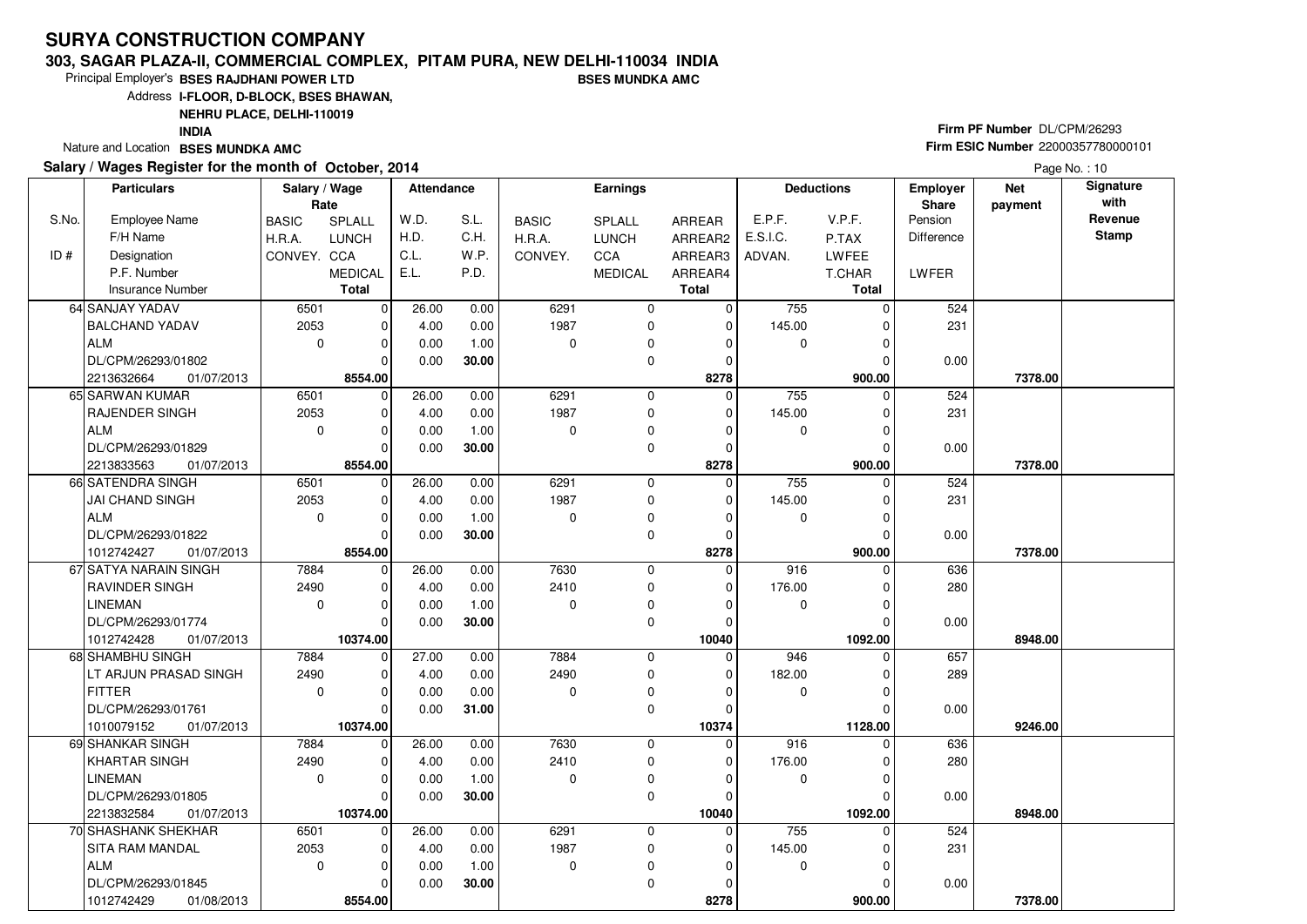#### **303, SAGAR PLAZA-II, COMMERCIAL COMPLEX, PITAM PURA, NEW DELHI-110034 INDIABSES MUNDKA AMC**

8554.00

1012742437 **8554.00**01/07/2013

Principal Employer's**BSES RAJDHANI POWER LTD**

Address**I-FLOOR, D-BLOCK, BSES BHAWAN,**

**NEHRU PLACE, DELHI-110019**

**INDIA**

Nature and Location **BSES MUNDKA AMC** 

### **Salary / Wages Register for the month of October, 2014**

# **Firm PF Number** DL/CPM/26293 **Firm ESIC Number** <sup>22000357780000101</sup>

 **900.00 7378.00**

|       | alary / Wages Register for the month of October, 2014 |                       |                |            |       |              |                | Page No.: 11   |          |                   |                                 |                       |                   |
|-------|-------------------------------------------------------|-----------------------|----------------|------------|-------|--------------|----------------|----------------|----------|-------------------|---------------------------------|-----------------------|-------------------|
|       | <b>Particulars</b>                                    | Salary / Wage<br>Rate |                | Attendance |       |              | Earnings       |                |          | <b>Deductions</b> | <b>Employer</b><br><b>Share</b> | <b>Net</b><br>payment | Signature<br>with |
| S.No. | <b>Employee Name</b>                                  | <b>BASIC</b>          | <b>SPLALL</b>  | W.D.       | S.L.  | <b>BASIC</b> | <b>SPLALL</b>  | ARREAR         | E.P.F.   | V.P.F.            | Pension                         |                       | Revenue           |
|       | F/H Name                                              | H.R.A.                | <b>LUNCH</b>   | H.D.       | C.H.  | H.R.A.       | <b>LUNCH</b>   | ARREAR2        | E.S.I.C. | P.TAX             | Difference                      |                       | <b>Stamp</b>      |
| ID#   | Designation                                           | CONVEY. CCA           |                | C.L.       | W.P.  | CONVEY.      | CCA            | ARREAR3        | ADVAN.   | LWFEE             |                                 |                       |                   |
|       | P.F. Number                                           |                       | <b>MEDICAL</b> | E.L.       | P.D.  |              | <b>MEDICAL</b> | ARREAR4        |          | T.CHAR            | LWFER                           |                       |                   |
|       | <b>Insurance Number</b>                               |                       | <b>Total</b>   |            |       |              |                | <b>Total</b>   |          | <b>Total</b>      |                                 |                       |                   |
|       | 71 SHIV KUMAR                                         | 6501                  | 0              | 26.00      | 0.00  | 6291         | 0              | 0              | 755      | 0                 | 524                             |                       |                   |
|       | <b>CHALITRA LAL</b>                                   | 2053                  | $\Omega$       | 4.00       | 0.00  | 1987         | $\Omega$       | 0              | 145.00   |                   | 231                             |                       |                   |
|       | ALM                                                   | $\Omega$              | $\Omega$       | 0.00       | 1.00  | $\Omega$     | 0              | O              | $\Omega$ |                   |                                 |                       |                   |
|       | DL/CPM/26293/01775                                    |                       | $\mathbf 0$    | 0.00       | 30.00 |              | 0              | $\Omega$       |          |                   | 0.00                            |                       |                   |
|       | 1012742430<br>01/07/2013                              |                       | 8554.00        |            |       |              |                | 8278           |          | 900.00            |                                 | 7378.00               |                   |
|       | 72 SHYAM SUNDER                                       | 7884                  | $\mathbf 0$    | 26.00      | 0.00  | 7630         | 0              | 0              | 916      |                   | 636                             |                       |                   |
|       | RAM NATH SHARMA                                       | 2490                  | $\Omega$       | 4.00       | 0.00  | 2410         | 0              | 0              | 176.00   |                   | 280                             |                       |                   |
|       | <b>LINEMAN</b>                                        | $\Omega$              | $\Omega$       | 0.00       | 1.00  | $\Omega$     | 0              | $\Omega$       | 0        |                   |                                 |                       |                   |
|       | DL/CPM/26293/01847                                    |                       | $\Omega$       | 0.00       | 30.00 |              | 0              | $\Omega$       |          |                   | 0.00                            |                       |                   |
|       | 2213857503<br>02/09/2013                              |                       | 10374.00       |            |       |              |                | 10040          |          | 1092.00           |                                 | 8948.00               |                   |
|       | 73 SITARAM SINGH                                      | 7884                  | $\mathbf 0$    | 26.00      | 0.00  | 7630         | 0              | 0              | 916      |                   | 636                             |                       |                   |
|       | MISARI SINGH                                          | 2490                  | $\Omega$       | 4.00       | 0.00  | 2410         | 0              | 0              | 176.00   |                   | 280                             |                       |                   |
|       | <b>LINEMAN</b>                                        | $\Omega$              | 0              | 0.00       | 1.00  | $\Omega$     | 0              | 0              | 0        |                   |                                 |                       |                   |
|       | DL/CPM/26293/01842                                    |                       | $\Omega$       | 0.00       | 30.00 |              | 0              | $\Omega$       |          |                   | 0.00                            |                       |                   |
|       | 2213840987<br>16/07/2013                              |                       | 10374.00       |            |       |              |                | 10040          |          | 1092.00           |                                 | 8948.00               |                   |
|       | 74 SUBHASH KUMAR                                      | 6501                  | $\mathbf 0$    | 26.00      | 0.00  | 6291         | 0              | $\Omega$       | 755      |                   | 524                             |                       |                   |
|       | MAHINDRA SAH                                          | 2053                  | $\Omega$       | 4.00       | 0.00  | 1987         | 0              | $\Omega$       | 145.00   |                   | 231                             |                       |                   |
|       | ALM                                                   | $\mathbf 0$           | $\Omega$       | 0.00       | 1.00  | $\Omega$     | 0              | $\Omega$       | 0        |                   |                                 |                       |                   |
|       | DL/CPM/26293/01894                                    |                       | $\Omega$       | 0.00       | 30.00 |              | 0              | $\Omega$       |          |                   | 0.00                            |                       |                   |
|       | 2213958700<br>01/09/2014                              |                       | 8554.00        |            |       |              |                | 8278           |          | 900.00            |                                 | 7378.00               |                   |
|       | 75 SUDHIR                                             | 6501                  | $\Omega$       | 26.00      | 0.00  | 6291         | 0              | $\overline{0}$ | 755      |                   | 524                             |                       |                   |
|       | MAHESH SINGH                                          | 2053                  | $\Omega$       | 4.00       | 0.00  | 1987         | 0              | 0              | 145.00   |                   | 231                             |                       |                   |
|       | <b>ALM</b>                                            | $\Omega$              | $\Omega$       | 0.00       | 1.00  | $\Omega$     | $\Omega$       | $\Omega$       | $\Omega$ |                   |                                 |                       |                   |
|       | DL/CPM/26293/01796                                    |                       | $\Omega$       | 0.00       | 30.00 |              | 0              | O              |          |                   | 0.00                            |                       |                   |
|       | 1113973792<br>01/07/2013                              |                       | 8554.00        |            |       |              |                | 8278           |          | 900.00            |                                 | 7378.00               |                   |
|       | 76 SURESH KUMAR                                       | 8596                  | $\mathbf 0$    | 27.00      | 0.00  | 8596         | 0              | $\overline{0}$ | 1032     |                   | 716                             |                       |                   |
|       | <b>ROSHAN SINGH</b>                                   | 2714                  | $\Omega$       | 4.00       | 0.00  | 2714         | 0              | 0              | 198.00   |                   | 316                             |                       |                   |
|       | <b>SUPERVISOR</b>                                     | $\Omega$              | $\Omega$       | 0.00       | 0.00  | $\Omega$     | 0              | O              | 0        |                   |                                 |                       |                   |
|       | DL/CPM/26293/01776                                    |                       | $\Omega$       | 0.00       | 31.00 |              | 0              | O              |          |                   | 0.00                            |                       |                   |
|       | 1012742436<br>01/07/2013                              |                       | 11310.00       |            |       |              |                | 11310          |          | 1230.00           |                                 | 10080.00              |                   |
|       | 77 SURESH KUMAR                                       | 6501                  | $\Omega$       | 26.00      | 0.00  | 6291         | 0              | 0              | 755      |                   | 524                             |                       |                   |
|       | MUNNE SINGH                                           | 2053                  | $\mathbf 0$    | 4.00       | 0.00  | 1987         | 0              | 0              | 145.00   |                   | 231                             |                       |                   |
|       | <b>ALM</b>                                            | $\Omega$              | $\Omega$       | 0.00       | 1.00  | $\Omega$     | $\Omega$       | 0              | 0        |                   |                                 |                       |                   |
|       | DL/CPM/26293/01777                                    |                       | $\Omega$       | 0.00       | 30.00 |              | $\Omega$       | $\Omega$       |          | $\Omega$          | 0.00                            |                       |                   |

 **8278**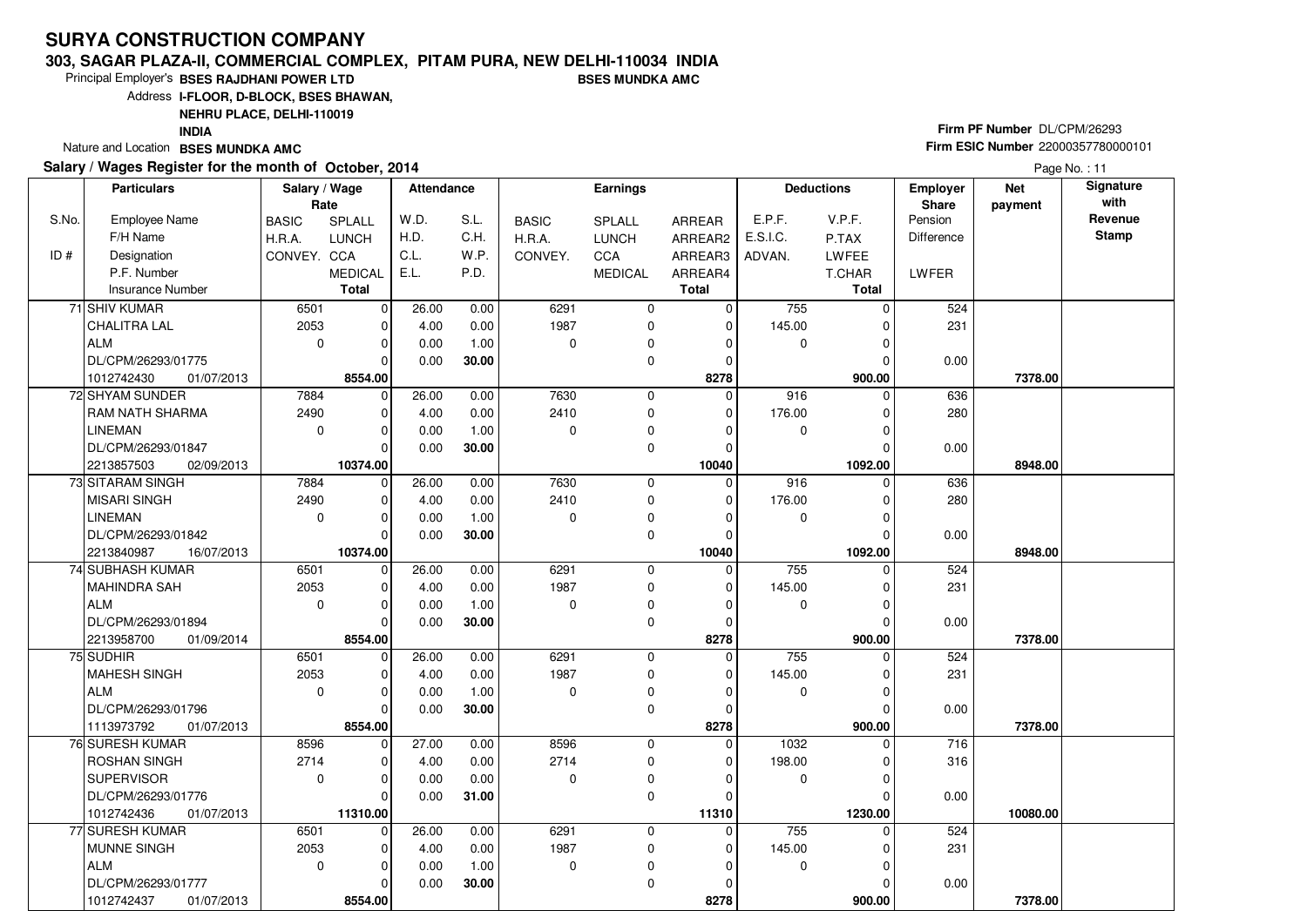#### **303, SAGAR PLAZA-II, COMMERCIAL COMPLEX, PITAM PURA, NEW DELHI-110034 INDIABSES MUNDKA AMC**

Principal Employer's**BSES RAJDHANI POWER LTD**

Address**I-FLOOR, D-BLOCK, BSES BHAWAN,**

**NEHRU PLACE, DELHI-110019**

 $\overline{0}$ 

**10374.00** 01/07/2013

 $\Omega$  $\overline{\phantom{0}}$ 10374.00  0.000.00

 1.00**30.00**

**INDIA**

Nature and Location **BSES MUNDKA AMC** 

S.No.

 $ID#$ 

LINEMAN

1012925403

DL/CPM/26293/01783

### **Salary / Wages Register for the month of October, 2014**

# **Firm PF Number** DL/CPM/26293 **Firm ESIC Number** <sup>22000357780000101</sup>

 **1092.00 8948.00**

 **Attendance EarningsBASIC**  H.R.A.CONVEY. CCA SPLALL LUNCH MEDICALARREAR ARREAR2 ARREAR3 ARREAR4**Total**Employee NameF/H Name Designation P.F. NumberInsurance Number**Salary / Wage RateBASIC**  H.R.A.**CONVEY** SPLALL LUNCHC<sub>C</sub>A MEDICAL**Total**ADVAN.P.TAX LWFEE T.CHAR **Total**E.P.F. V.P.F. E.S.I.C.Pension DifferenceLWFER**Deductions Employer Share**W.D.H.D.C.L. E.L.S.L.C.H.W<sub>P</sub> P.D.**Net paymentSignature with Revenue StampParticulars**Page No.: 12 6501 2053 $\overline{0}$  $\overline{0}$  $\overline{0}$  $\overline{0}$  $\overline{\phantom{0}}$ 8554.00  $\overline{0}$  $\overline{0}$  $\overline{0}$  $\overline{0}$   **0** $\overline{0}$  $\overline{0}$  $\overline{0}$  $\overline{0}$  $\overline{0}$  $\overline{0}$  $\overline{0}$  $\overline{0}$  0 0 $\overline{0}$  0.00 $\overline{0}$  $\overline{0}$  $\overline{0}$  $0.00$  **0.00 0.00** $\overline{0}$  $\overline{0}$  0.0078 SUSHIL KANT JHA**TIIKESHWAR** ALM DL/CPM/26293/01823 01/09/20142212742439 **8554.00** $\overline{0}$  $\overline{0.00}$  0.00 0.00 0.00 0.00 0.00 31.00  **0.00** 7884 2490 $\overline{0}$  $\overline{0}$  $\overline{0}$  $\overline{\phantom{0}}$ 10374.00  $\overline{0}$  $\overline{0}$  $\overline{0}$   **10040** $\overline{0}$  7630 2410 $\overline{0}$  $\overline{0}$  $\overline{0}$  $\overline{0}$  $\overline{0}$  916 0 $\overline{0}$  176.00 $\overline{0}$  $\overline{0}$  $\overline{0}$   **1092.00 8948.00** 636 280 0.0079 UDAY KUMAR SINGHVINAY SINGHLINEMAN DL/CPM/26293/01781 **10374.00** 01/07/2013101292539426.00 4.00 0.00 0.00 0.00 0.00 1.00 **30.00** 7884 2490 $\overline{0}$  $\Omega$  $\overline{0}$  $\overline{0}$  $\overline{\phantom{0}}$ 10374.00  $\overline{0}$  $\overline{0}$  $\overline{0}$   **10040** $\overline{0}$  7630 2410 $\overline{0}$  $\overline{0}$  $\overline{0}$  $\overline{0}$  $\overline{0}$  916 0 $\overline{0}$  176.00 $\overline{0}$  $\overline{0}$  $\overline{0}$ 1092.00  **1092.00 8948.00** 636 280 0.0080 UMESH MANJHI SOMAI MANJHILINEMAN DL/CPM/26293/01799 **10374.00** 01/07/2013221292539726.00 4.00 0.00 0.00 0.00 0.00 1.00 **30.00** 6501 2053 $\overline{0}$  $\Omega$  $\overline{0}$  $\overline{0}$  $\overline{\phantom{0}}$ 8554.00  $\overline{0}$  $\overline{0}$  $\overline{0}$   **8278** $\overline{0}$  6291 1987 $\overline{0}$  $\overline{0}$  $\overline{0}$  $\overline{0}$  $\overline{0}$  755 0 $\overline{0}$  145.00 $\overline{0}$  $\overline{0}$  $\overline{0}$ 900.00  **900.00 7378.00** 524 231 0.0081 VINOD ANANDI SINGHALM DL/CPM/26293/01814 01/07/20131012925400 **8554.00** $\overline{0}$ 26.00 4.00 0.00 0.00 0.00 0.00 1.00 **30.00** 6501 2053 $\overline{0}$  $\Omega$  $\Omega$  $\Omega$ 8554.00  $\overline{0}$  $\overline{0}$  $\overline{0}$   **8278** $\overline{0}$  6291 1987 $\overline{0}$  0 $\overline{0}$  $\overline{0}$  $\overline{0}$  755 0 $\overline{0}$  145.00 $\overline{0}$  $\overline{0}$  $\overline{0}$ 900.00  **900.00 7378.00** 524 231 0.0082 YOGENDERJAGDISHALM DL/CPM/26293/01804 01/07/20132213832579 **8554.00**26.00 4.00 0.00 0.00 0.00 0.00 1.00 **30.00**83| YOGENDER KUMAR SINGH 8596 2714 $\overline{0}$  $\overline{\phantom{0}}$  $\Omega$  $\Omega$  $\overline{\phantom{0}}$ 11310.00  $\overline{0}$  $\overline{0}$  $\overline{0}$   **11310** $\overline{0}$  8596 2714 $\overline{0}$  0 $\overline{0}$  $\overline{0}$  $\overline{0}$  1032 0 $\overline{0}$  198.00 $\overline{0}$  $\overline{0}$  $\overline{0}$ 1230.00  **1230.00 10080.00** 716 316 0.00LT HARI SINGH SUPERVISOR DL/CPM/26293/01800 **11310.00** 01/07/2013221292540227.00 4.00 0.00 0.00 0.00 0.00 0.00 **31.00** 7884 2490 $\overline{0}$  $\overline{\phantom{0}}$  $\overline{0}$  7630 2410 $\overline{0}$  $\overline{0}$  $916$  0  $\overline{0}$  176.00 636 28084 YOGESH KUMAR RAM CHANDER26.00 4.00 $0.00$ 0.00

 $\overline{\phantom{0}}$ 

 $\overline{0}$  $\overline{0}$ 

 $\overline{0}$  $\overline{0}$  **10040**  $\Omega$ 

 $\overline{0}$  $\overline{0}$ 1092.00